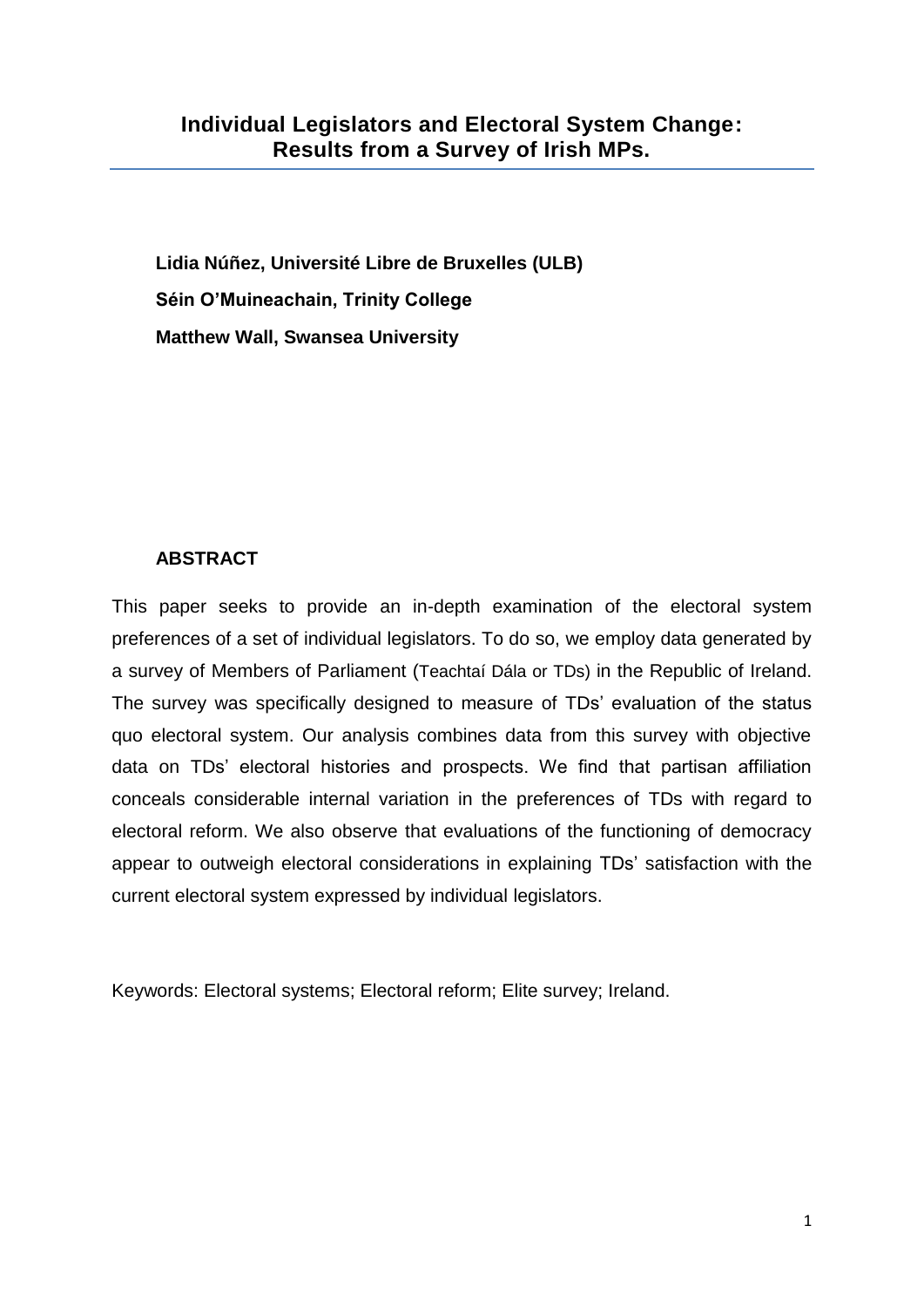#### **1. Introduction**

Traditionally, electoral systems are portrayed as highly stable institutions in representative democracies (Dunleavy and Margetts 1995). Indeed, many studies treat electoral systems as quasi-permanent features of a given political system, meaning that scholars have devoted considerably greater attention to the effects of electoral rules than to their origins (Benoit 2004; Katz 2005; Shugart 2005). However, the assumption that electoral systems are a fixed feature of political systems has become less tenable in recent years, following major electoral system reforms in several established democracies (including Italy, New Zealand and Japan) in the 1990s and given the willingness of many new democracies in Central and Eastern Europe to experiment with multiple electoral systems. In this context, it is unsurprising that the politics of electoral system change has attracted growing scholarly attention. Nevertheless, as Katz (2005) points out, electoral reforms in established democracies are still relatively rare, and are difficult to explain – as the parties who bring such reforms about have themselves come to power via the status quo electoral system.

Electoral system reform thus remains a nascent field of study, and many substantively important aspects of the electoral system reform process are currently underexplored. One notable lacuna in the field is the absence of empirical research focusing on the motivations and opinions of individual legislators in electoral reform debates. Research on electoral system change often ignores intra party heterogeneity of preferences by assuming that parties can be treated analytically as unitary actors, who interact with each other in order to negotiate changes to the electoral rules. This approach has the advantage of offering analytical tractability to the study of electoral system change – a complex process that frequently also involves non-partisan actors. However, we cannot ignore the fact that parties are internally complex organizations, formed by individuals whose interests may diverge (McElwain 2008).

Members of Parliament (MPs) face divergent incentives in any electoral reform debate – depending on their individual performances in past elections and their likely places on putative party lists. This intraparty heterogeneity of preferences may prevent parties from putting forth proposals for change. Even in the event that a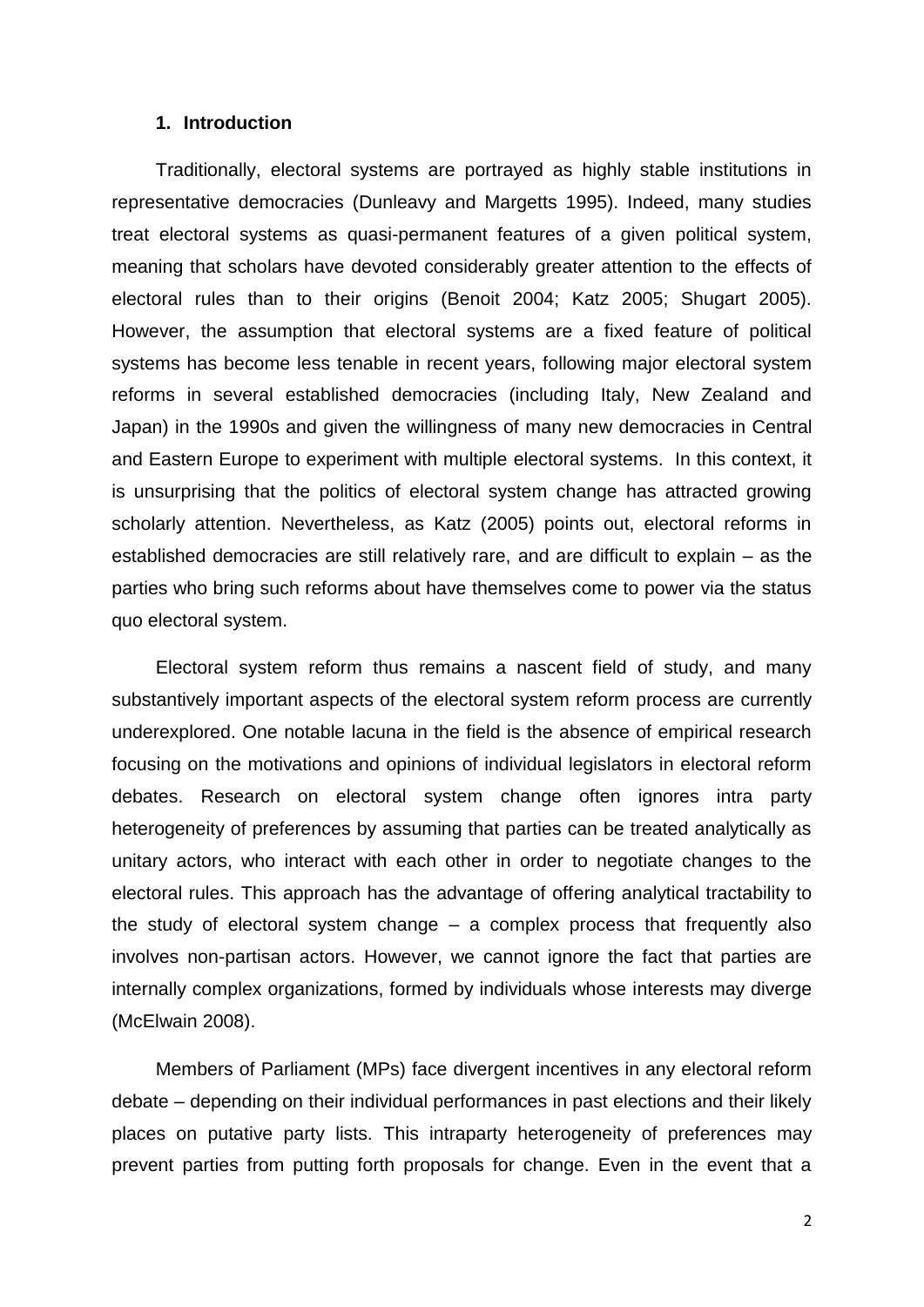party does push through a proposal for electoral reform without the full-blooded support of all MPs, defection by individual legislators, or even a lack of commitment to campaigning on the issue, may be sufficient to block any significant change to the status quo being achieved. Hence, we hold that the assumption that parties can be treated as unitary actors in accounts of electoral system reform is questionable. Furthermore, we argue that it is necessary for scholars of electoral reform to study the factors that may have an impact on individual parliamentarians´ positions and behaviours.

In this article, we address the issue of individual legislators' attitudes towards electoral system change using legislator survey data from Ireland, which, along with Malta, is one of the two countries in the world that currently employ the PR-STV electoral system to elect their lower house of Parliament. We examine several factors that may have an impact on parliamentarians´ positions on electoral system change through an analysis of the responses of Irish Members of Parliament (Teachtaí Dala, or TDs) to a number of survey items designed to measure their evaluations of the current electoral system. In the first part of this paper, we provide some contextual information about our case: discussing previous efforts to implement electoral reform in Ireland and summarising the main arguments made in favour of electoral system reform in the ongoing debate on the topic. We then outline several propositions as to the factors that may have an impact on individual TDs' preferences on electoral system reform. Evidently, accounts of electoral system reform that treat parties as unitary actors assume that all individual-level variation is explainable by partisan affiliation – however, we provide evidence that party affiliation has relatively small explanatory power in our dataset. Having established that party affiliation provides little leverage over TDs' electoral reform preferences, we develop a set of individual-level hypotheses. We examine the role of several rational-choice based incentives, including TDs' personal electoral security and constituency-level patterns of competition. We also discuss how TDs' ideas about the role of an elected representative, their evaluations of the overall functioning of democracy and their ideas about how the electoral system in place is functioning may help to explain their attitudes towards replacing their electoral system. We put forth a set of formalised theoretical expectations based on these considerations.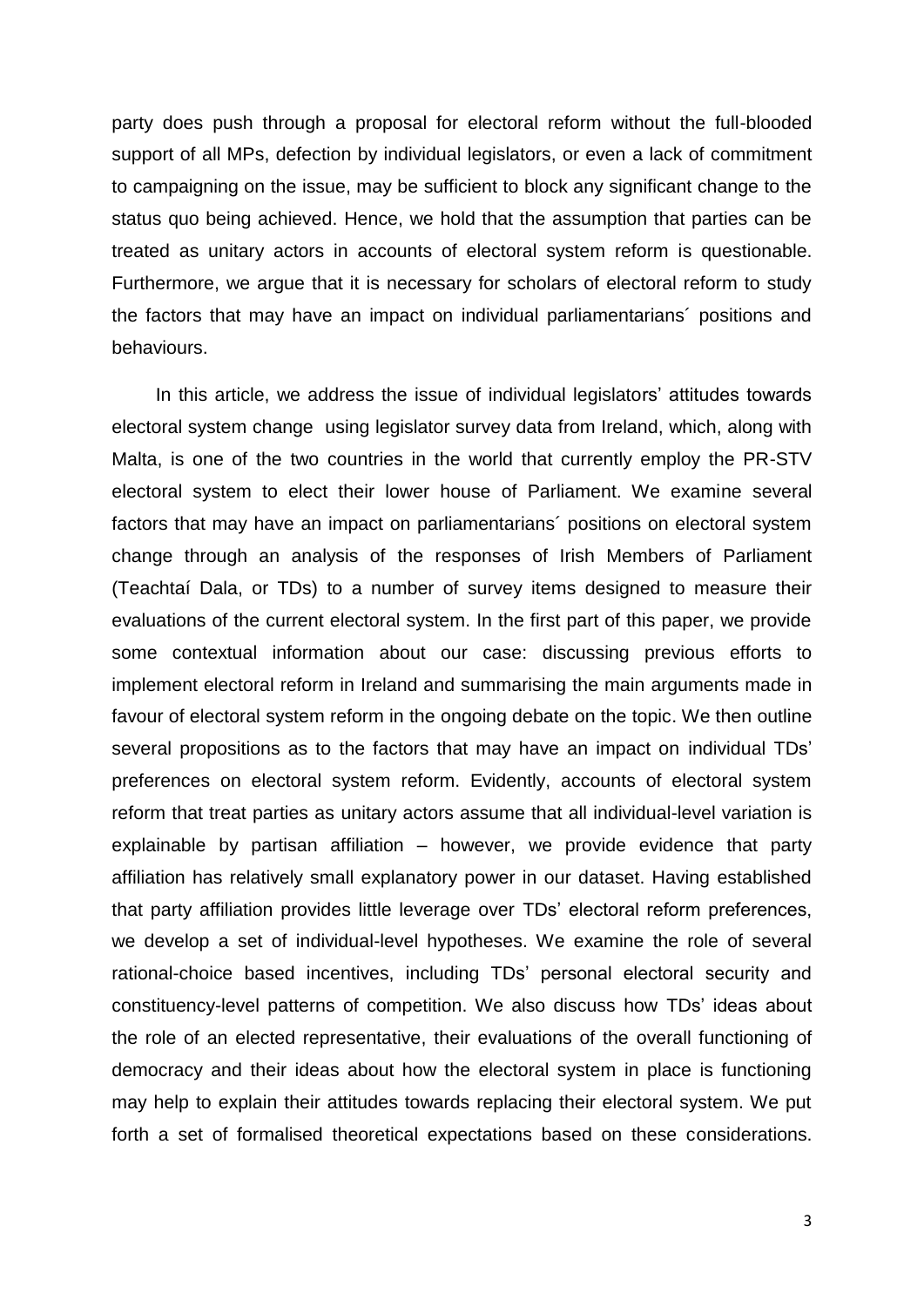Finally, we report the results of the analysis of the survey data, examining their fit with our theoretical propositions.

## **2. The Single Transferable Vote (PR-STV) electoral system**

In this section, we outline the Proportional Representation by Single Transferable Vote (PR-STV) electoral system, and explain how it has been applied in legislative elections in Ireland to date. We also detail the main pitfalls that observers of the PR-STV electoral system have identified, and elaborate on how electoral reform debates have developed historically in Irish politics.

Originally proposed by both Carl Andrea and Thomas Hare in 1857, PR-STV is currently in use for major elections in four countries: Australia<sup>1</sup>; Ireland<sup>2</sup>, Malta<sup>3</sup>, and the United Kingdom<sup>4</sup> (Bowler and Grofman 2000:22). It was also used in Estonia for 1990 elections<sup>5</sup> and it has been used in Nepal, Sri Lanka and Pakistan (Gallagher 2005:511). Besides these cases, PR-STV is also used for a number of sub national parliaments, city councils<sup>6</sup> and private associations<sup>7</sup>. Due to its multi-member districts and proportional seat allocation mechanism ${}^{8}$ , PR-STV has been traditionally catalogued as a proportional electoral system. PR-STV's most notable feature is that it 'allows for the expression of a complex range of voter preferences' (Sinnott, 1995: 14). Voters are allowed to rank-order their candidate-preferences and can thus express their preferences both across party lines and among candidates of the same

**.** 

Total number of valid votes  $+1$ 

Droop Quota = Number of  $seats + 1$ 

 $<sup>1</sup>$  Senate, upper houses of New South Wales, South Australia; Tasmanian lower house, the Legislative Assembly</sup> of the Australian Capital Territory (ACT).

<sup>2</sup> Lower and upper houses; local and European elections.

 $3$  Legislative elections for the unicameral assembly.

 $<sup>4</sup>$  Northern Ireland elections since 1973, Assembly and European elections.</sup>

<sup>&</sup>lt;sup>5</sup> See Taagepera (1996)

 $^6$  For more details about the use of STV in city councils in the United States, see Barber 1995, Engstrom 1990

 $<sup>7</sup>$  For an account of the details of different STV systems see Bowler and Grofman (2000)</sup>

 $^8$  The allocation of seats to individual candidates is based solely on the basis of the number of preference votes each candidate has gathered. To be elected, each candidate has to surpass the election quota. Both in Ireland and Malta, the Droop quota is in use.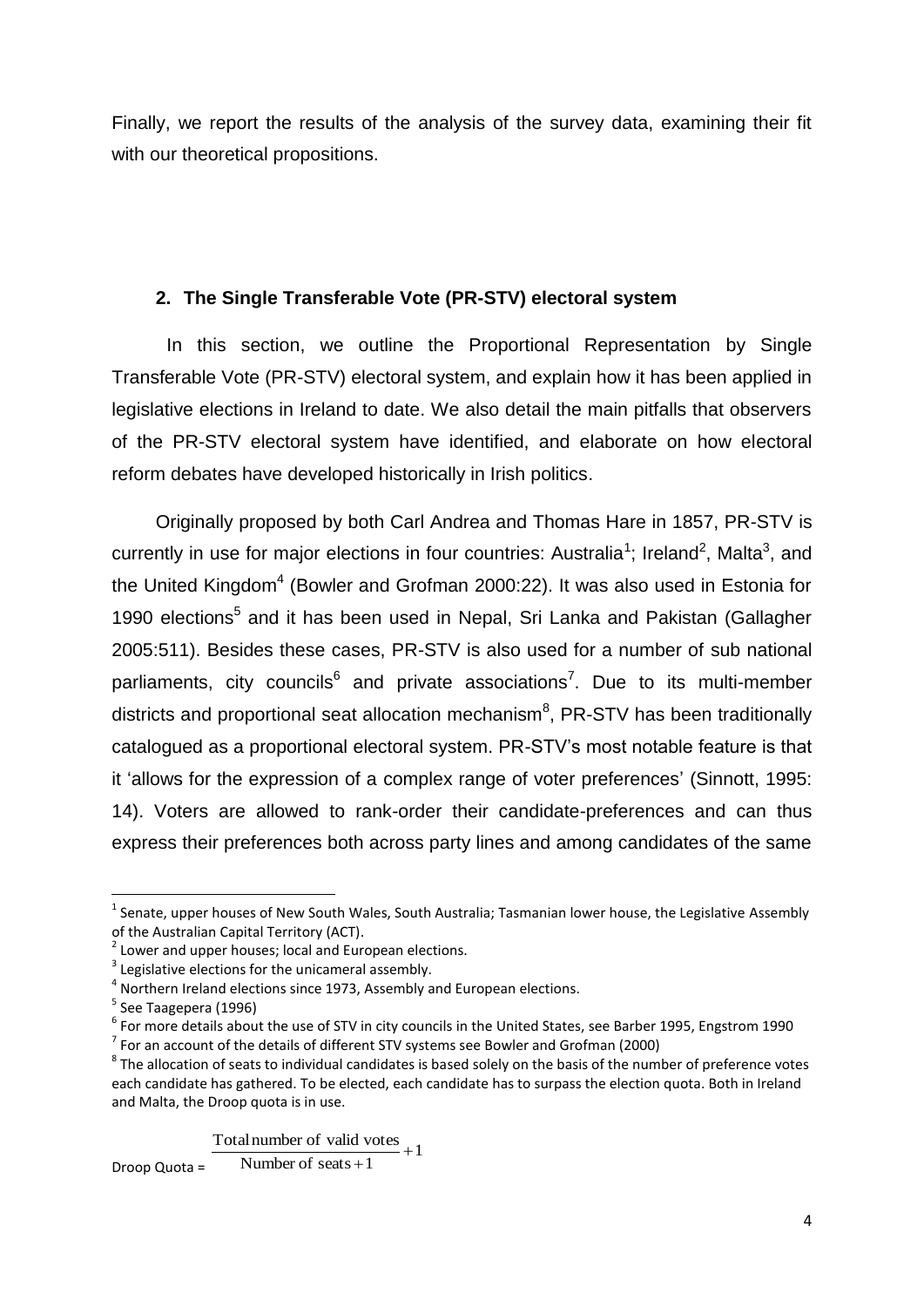party. PR-STV's main strong point is its capacity to combine a certain degree of proportionality of votes to seats with an individualised mandate for each elected representative. It appears that these features of PR-STV are appreciated by electoral systems scholars: in 2005, an expert survey of electoral systems experts showed that STV was the second highest ranked system, with Mixed Member Proportional (MMP) systems in first place (Bowler et al., 2005).

Richard Sinnott (2005) argues that the historical context of the Irish independence movement is important for understanding why PR-STV was originally adopted: 'in the early years of the twentieth century, the problem of minority representation in the event of Home Rule seemed to make PR particularly important in Ireland' (p. 107). The adoption of PR-STV (rather than a list-PR system) has been explained as a result of Ireland's physical and cultural proximity to the UK – where PR-STV was the preferred system of electoral reform advocated by the British Proportional Representation Society. A visit to Dublin by Lord Courtney of Penwith, the president of that Society, in 1911 is held to have been particularly influential, as Lord Courtney persuaded then Sinn Féin leader Arthur Griffith of the merits of the system during his visit – with Griffith among the founding members of the Proportional Representation Society of Ireland (Sinnott, *ibid*.). Several scholarly accounts of the process of electoral system choice in post-independence Ireland (Gallagher 2005; O'Leary 1961; Sinnott, 2005) point to a lack of knowledge among those deciding regarding possible alternatives to STV for PR systems. While the 1922 constitution specified only that elections had to take under PR rules, PR and STV were seen as synonymous in Irish political life, with Gallagher arguing that 'STV was not included in the 1922 constitution only because TDs (…) did not realise that STV was merely one method, and an unusual one at that, of attaining PR' (p. 513). The Electoral Act of 1923 specified that PR-STV as the specific system to be used to achieve PR in Ireland, and the 1937 constitution (Article 16.2.5) enshrined PR-STV as the method of election for the Irish lower house (Dáil).

This constitutional entrenchment of PR-STV entails that it can only be changed via a referendum. Two such referendums have been held in Ireland, in 1959 and in 1968, both on a proposal to replace PR-STV by First-Past-the Post (FPTP). The first referendum was only narrowly defeated with 48% voting to change and 52% voting to retain PR-STV. The second referendum, however, was more decisive, with only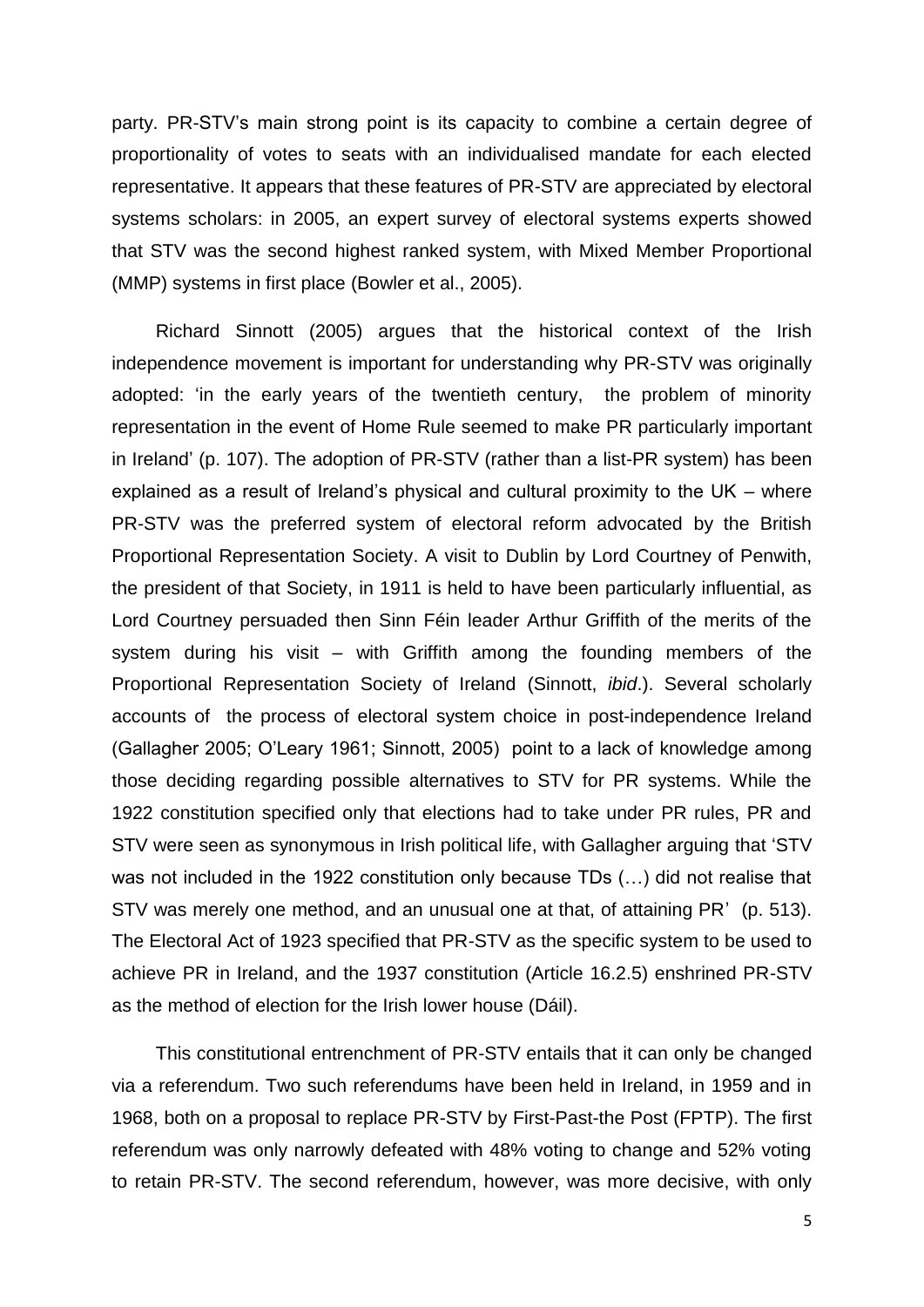39% voting in favour of change and 61% voting to retain PR-STV. These proposals failed in spite of having been put forth by the government party (Fianna Fáil – who, as Ireland's largest party at the time, would have benefitted enormously from the adoption of FPTP). It is interesting to note that the arguments put forward in support of a move from PR-STV to FPTP focused on traditional 'weaknesses' of PR systems – namely party system fragmentation and a consequent difficulty of forming singleparty majority governments. For instance, in his second stage speech in the Dáil on the Third Amendment to the Constitution Bill 1958, the then Fianna Fáil Taoiseach, Éamon De Valera made the following point:

'With the present system, there is a multiplicity of Parties, each little group trying to get some support, knowing full well that they have not the slightest chance, independently, of being the Government. Yet they can go out and promise for that very reason, knowing that it will get them some votes' (Dáil Debates, 26 November 1958, col. 997).

However, a concern about the effects of PR-STV on Irish party system fragmentation is not notable in more recent debates about the merits of the system. Instead, the primary criticism of the PR-STV system in contemporary Irish politics centres around the intraparty competition that PR-STV generates, and the pressures that it places on TDs to gain and retain individualised support in their constituencies. Gallagher (2000:97) posits that nearly 56% of Fianna Fáil TDs and 37% of Fine Gael´s lost their seats to a co-partisan. Marsh finds that while 64% of the candidates surveyed in 2007 thought that their main competitor came from another party, a nonnegligible 22% thought it was one of their co-partisans and that 14% thought the threat came from both sides (Marsh 2011). PR-STV's detractors in Ireland argue that, due to the pressures inherent in facing party colleagues in individualised counts, TDs focus disproportionately on servicing their constituencies, which leaves them with insufficient time to devote to their parliamentary duties such as scrutiny of the executive and the passage of legislation (Bowler et al 2000:18, Bax 1976, Chubb 1963, Sacks 1976). Many senior politicians agree that STV imposes high costs to the political process concerning the pressure TDs suffer due to a system that '*enslav(es)*  politicians to local, client-bound, pressures' (Willie O'Dea Sunday Independent, 30<sup>th</sup> November 1997, cited in Laver 1998), and the late former Fine Gael Taoiseach (Irish Prime Minister) Dr. Garrett Fitzgerald was also a notable advocate of this argument.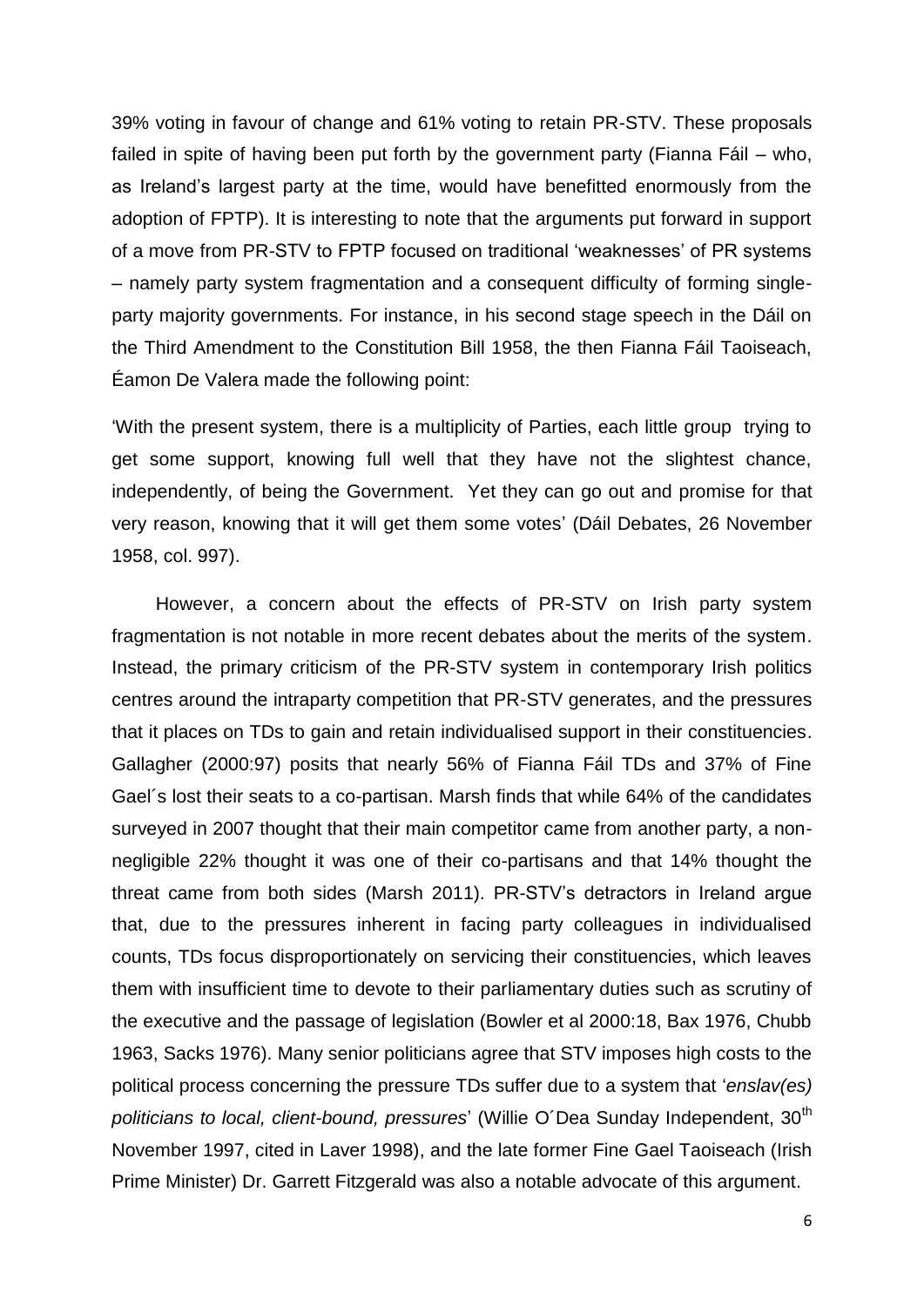However, the extent to which PR-STV is to blame for TDs' focus on constituency service is questionable. Constituency focus appears to be on the extremely important to Irish voters. When surveyed about the factors that are more important when deciding their vote, voters usually prefer to vote for someone to represent the area $9$  (between 40 and 50% of the respondents (Marsh 2011:145). Furthermore, Gorecki and Marsh (2009) have proved though survey analysis<sup>10</sup> that geographical proximity to the candidate was an important factor in determining first preference votes.

Besides the two failed referendums to change the electoral systems in 1959 and 1968, there have been frequent debates on the issue – though no subsequent referendums to change the Irish electoral system have been put forward. Instead, several parliamentary committees have addressed the issue of altering the PR-STV system, though none have issued a recommendation that it be replaced. The most recent such committee report, issued by the Joint Committee on the Constitution in 2010, recommended that the subject of electoral system reform be considered by a Citizens' Assembly, and at the time of writing it is envisioned that an Irish Citizens' Assembly will consider electoral system reform in 2013 (though it is unclear whether and how the Assembly's recommendations will be enacted in case it recommends the adoption of an alternative system).

#### **3. Theory and hypotheses**

In developing our theoretical propositions we are somewhat limited by the type of data that our survey makes available. While a large number of TDs responded to questions as to whether they were satisfied with the functioning of the PR-STV electoral system and on whether they supported a change to that system, very few indicated what alternative system they would like to see in place, making inferential statistical analysis of this question impossible. As such, we frame our discussion and hypotheses around factors that can account for willingness to contemplate changing the status quo electoral system, rather than seeking to explain the types of

**.** 

<sup>&</sup>lt;sup>9</sup> Voters were given several options: the Taoiseach, the ministers, policies, and voting for someone to represent their area.

<sup>&</sup>lt;sup>10</sup> 2002 Irish National Election Study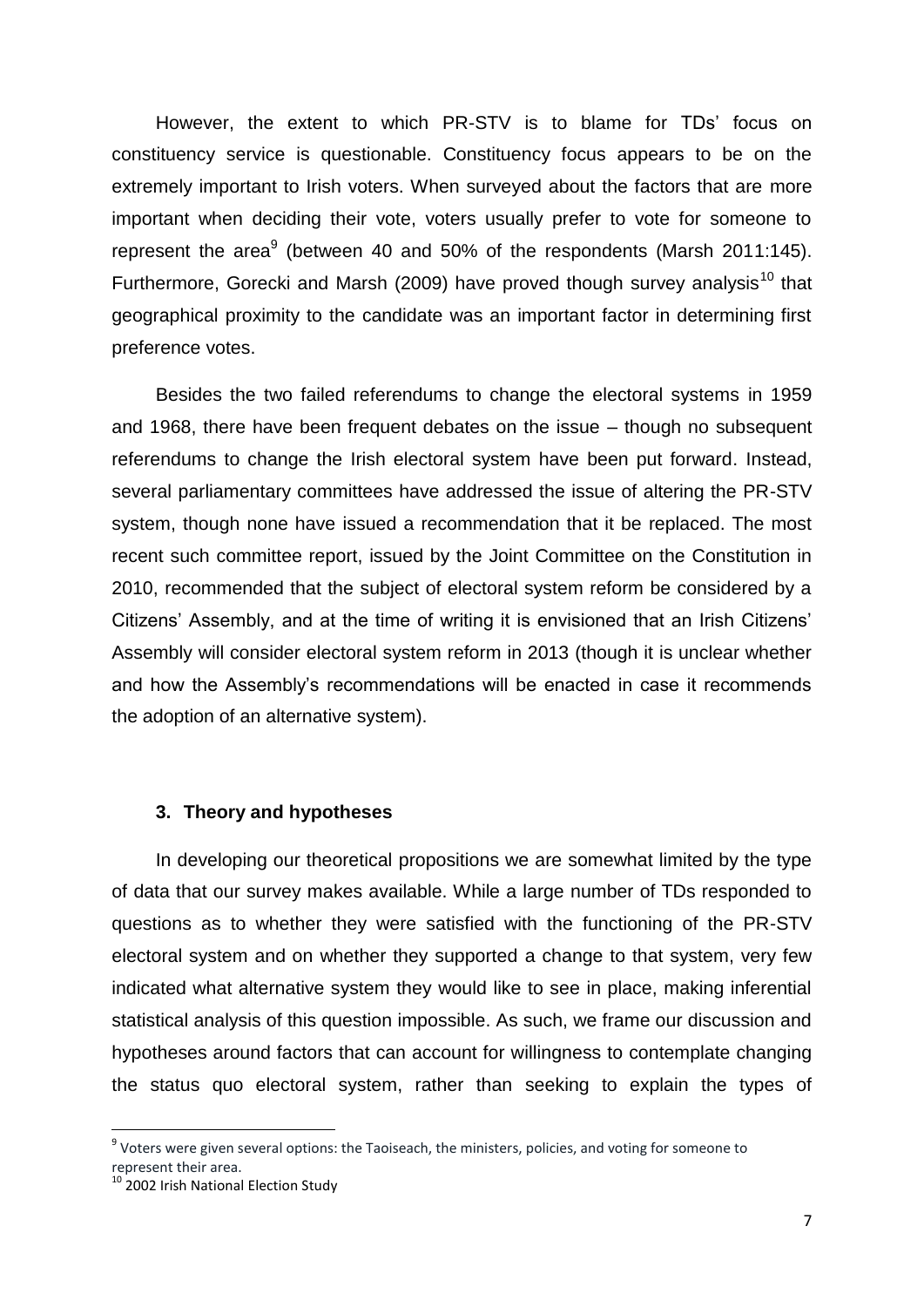alternatives that individual legislators may support. We would argue that this is a valid approach, as a first criterion for implementing any sort of electoral system reform is a willingness to reject the status quo system.

#### *3.1 Parties as unitary actors*

In a very parsimonious model, Benoit (2004) explained that a 'change in electoral institutions will occur when a political party or coalition of political parties supports an alternative which will bring it more seats than the status quo electoral system, and also has the power to effect through fiat that institutional alternative' (Benoit, 2004,363). On the basis of seat maximization, policy and office-seeking assumptions, the study of electoral reforms in recent years has witnessed the emergence of a predominant current which, under rational choice assumptions, argues that electoral reforms are the result of strategic calculations among elites. Party elites are considered to be the actors who ultimately dominate the electoral process and it is assumed that their objectives in the electoral system choice game can be effectively reduced to a desire to maximize party seat profits or minimize party seat losses (Benoit 2004, Boix 1999, Benoit 2004, Colomer 2005, Blais and Shugart 2008). However, this rational choice approach, to date the most influential approach to explaining episodes of electoral reform, fails to account for some of the major cases of this kind of institutional change that occurred in the nineties, such as the Italian and Japanese reforms, nor is it able to adequately explain an important and widely noted historical characteristic of electoral rules: their stability.

The intraparty dimension of electoral system change is largely neglected in research that has adopted this perspective. Considering parties as unitary actors with one voice and one opinion is common. However, parties are complex organizations in which individuals may not have convergent positions over a range of issues. Electoral reform is one of these issues in which intraparty heterogeneity may be more acute. Gaxie (1990) pointed out the convenience of making the distinction between the interest of the party as a whole and the individual interests of politicians. In electoral reform processes there are distributional asymmetries (McElwain 2008). It is very possible for a party overall to expect to be better-off under a new set of electoral rules, while some individual MPs in that party run a high risk of not being re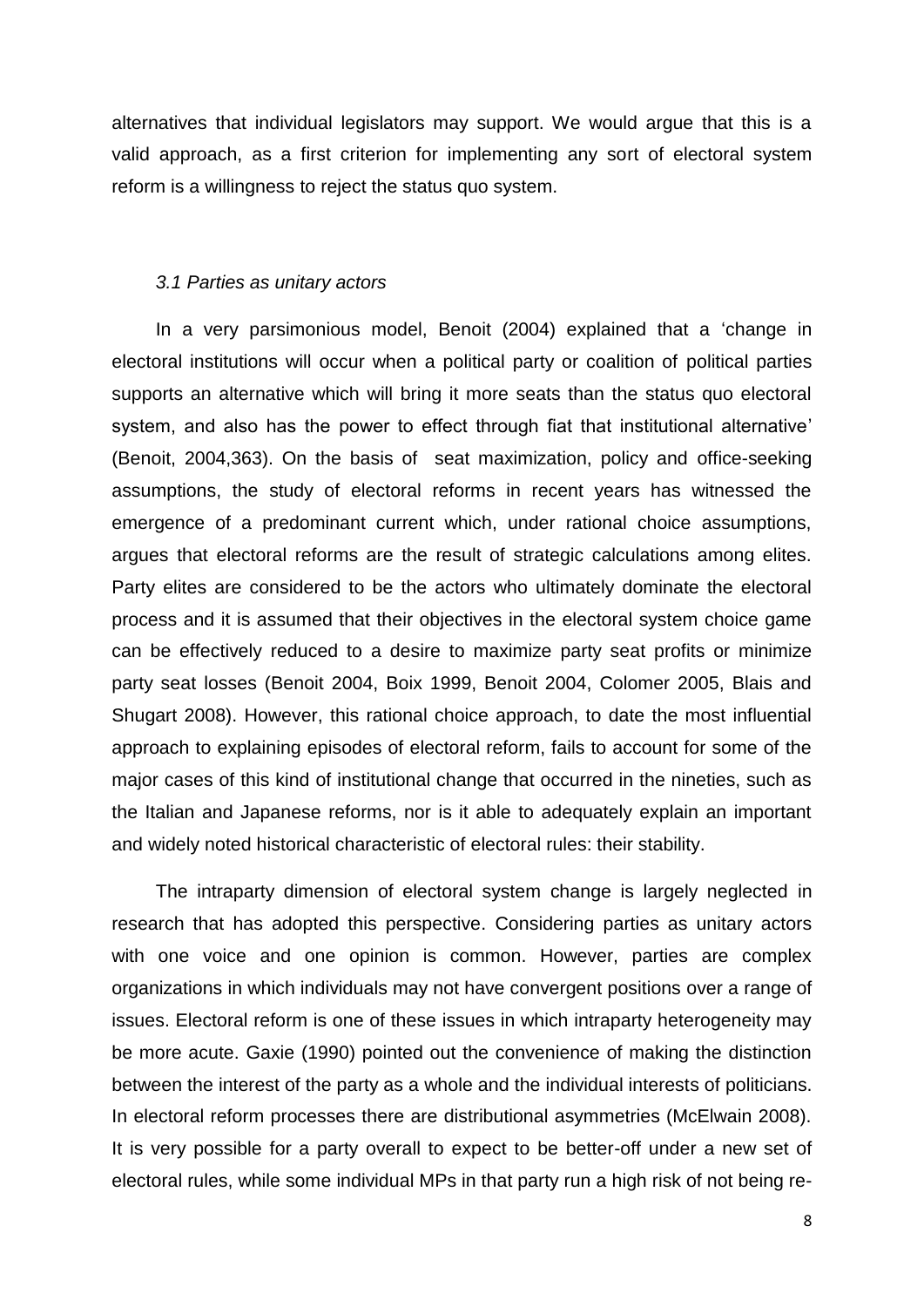elected under the same new rules. This tension between the party as a whole and such parliamentarians may prevent the party from taking a unitary stance in the issue and, as a result, can cause the end of the reform process. As McElwain (2008) posited, for electoral system to change, a party must present a reform proposal which ex ante requires intraparty consensus in its favour. The fact that those proposals which do not gather internal consensus seldom reach the parliamentary floor vote is for McElwain (2008) one of the main explanations accounting for the lack of major electoral system changes. Luebbert (1986) posited that there is a critical disjuncture between party leaders and rank-and-file politicians. The former would be primarily interested in maximizing the aggregate party seat share whereas for the later the main concern would be assuring their personal re-election and only secondarily the performance of the party as a whole.

A simple test of the unitary actor assumption can be performed on our data by evaluating the extent to which TDs' positions on electoral reform are congruent with those of their co-partisans. We perform such an analysis in the first part of the 'Data and Analysis' section below. At risk of spoiling the surprise, we find no evidence (in terms of the expressed opinions of party members) that would indicate that parties are unitary actors in terms of electoral reform. We do note that responding to a survey item is somewhat different from defying a party whip on any issue. Nonetheless, the data clearly indicate low intra-party congruence on the issue of electoral reform. Consequently, we face a problem with two levels of analysis: the party and individual legislators, with the latter having received nearly no attention in the extant literature. In the subsequent sub-sections we therefore develop several hypotheses regarding the preferences of individual legislators with regard to electoral reform.

Electoral system change is often analysed on the basis of the strategic choices made by parties, but the study of individual legislators and their role in the process is usually sidestepped. This constitutes a striking lacuna since scholars studying other processes linked to electoral rules have often taken into account the roles of individual legislators. This is the case for example in the literature analysing the consequences of electoral norms, which often assumes that parliamentarians´ main motivation is assuring their re-election (Mayhew 1974, Fenno 1978, Cain et al. 1987, Taagepera and Shugart 1989, Carey and Shugart 1995, Heithusen et al 2005).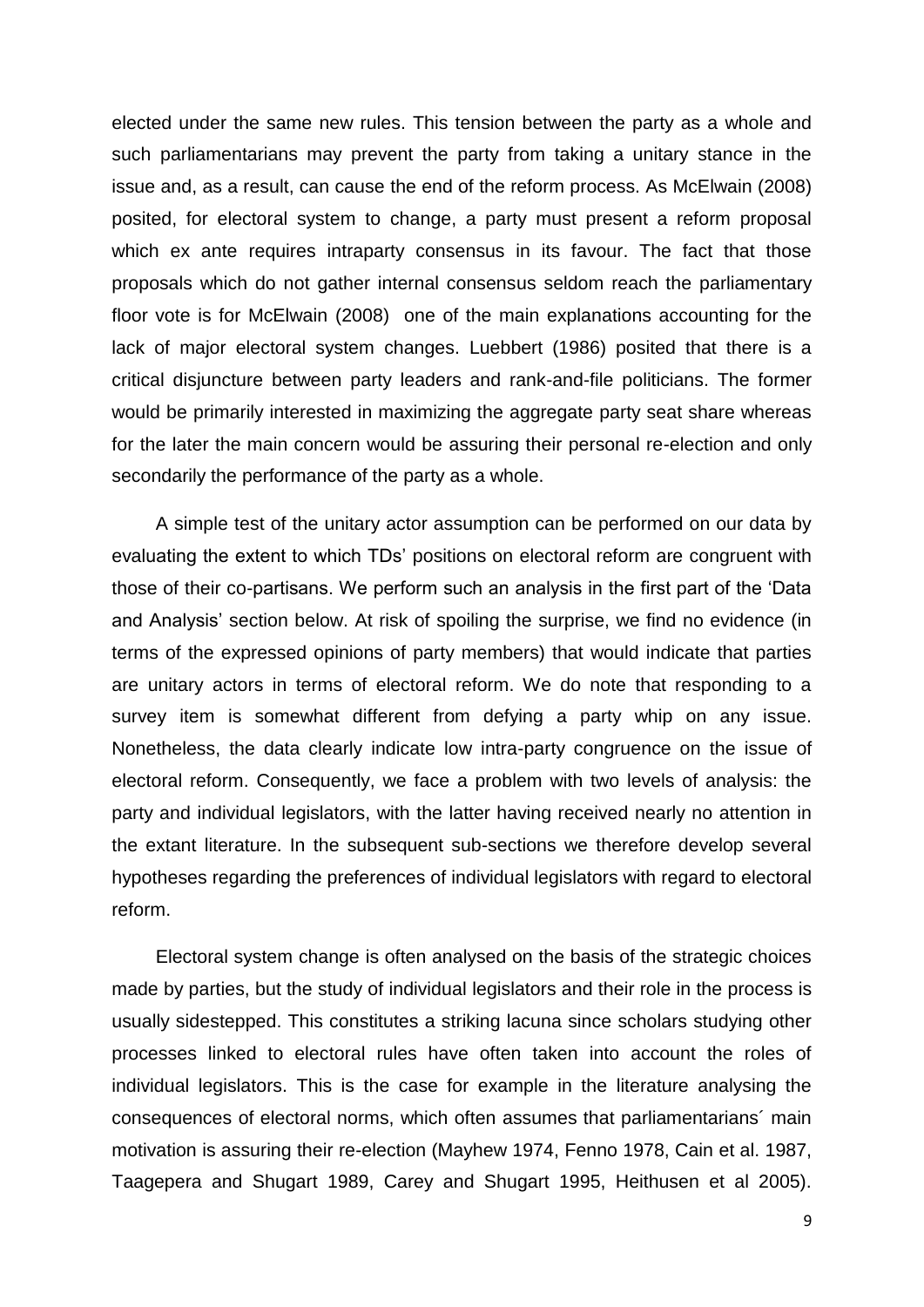Guaranteeing re-election is seen for this body of literature as an instrumental objective that may differ from the ultimate goals that can be diverse: policy influence, private gains, political career, etc.). Besides, scholars focusing on the study of the politics of coalitions have given alternative visions on what MPs´ motivations are. Laver and Schofield (1990) argued that the possible conflict between parliamentarians and the party as a whole stems from the fact that backbenchers are more concerned with ideology and less in 'line with the other spoils of office' and tend to dislike the compromises that are necessary to enter coalition.

#### *3.2 Unveiling individuals´ motivations for electoral system change*

As we argue above, preferences for electoral reform are contingent upon levels of satisfaction with the prevailing system. Parties and individual legislators should prefer to alter the rules when they are not satisfied with them. However, satisfaction is a broad concept and two are the main approaches we can apply to explain TDs' positions on electoral reform. The first is based on rational grounds: candidates should be in favour for the system that maximizes their own chances of being elected. The second approach derives from examining legislators' ideas and values, their ideals of what democracy and representation should be and their perceptions as to how well the electoral system responds to these normative ideals.

#### *3.2.1 Instrumental motivations*

Electoral system change is often characterised as an insiders´ choice (Norris 1995). Reeve and Ware (1992) claim that one of the factors explaining the stability of electoral systems is the conflict of interest that underlies the process of electoral reform. The same political elites that have been elected under the current system are the ones that must legislate in support of change. As a consequence, it may be difficult to expect that politicians act against the rules of the game that helped them to be elected (Leyenaar and Hazan 2011, Shepsle 2006, Katz 2008). Following this argument, individual legislators would be risk-averse actors, whose main motivation is maintaining their seat in parliament. Under this approach, MPs would not have any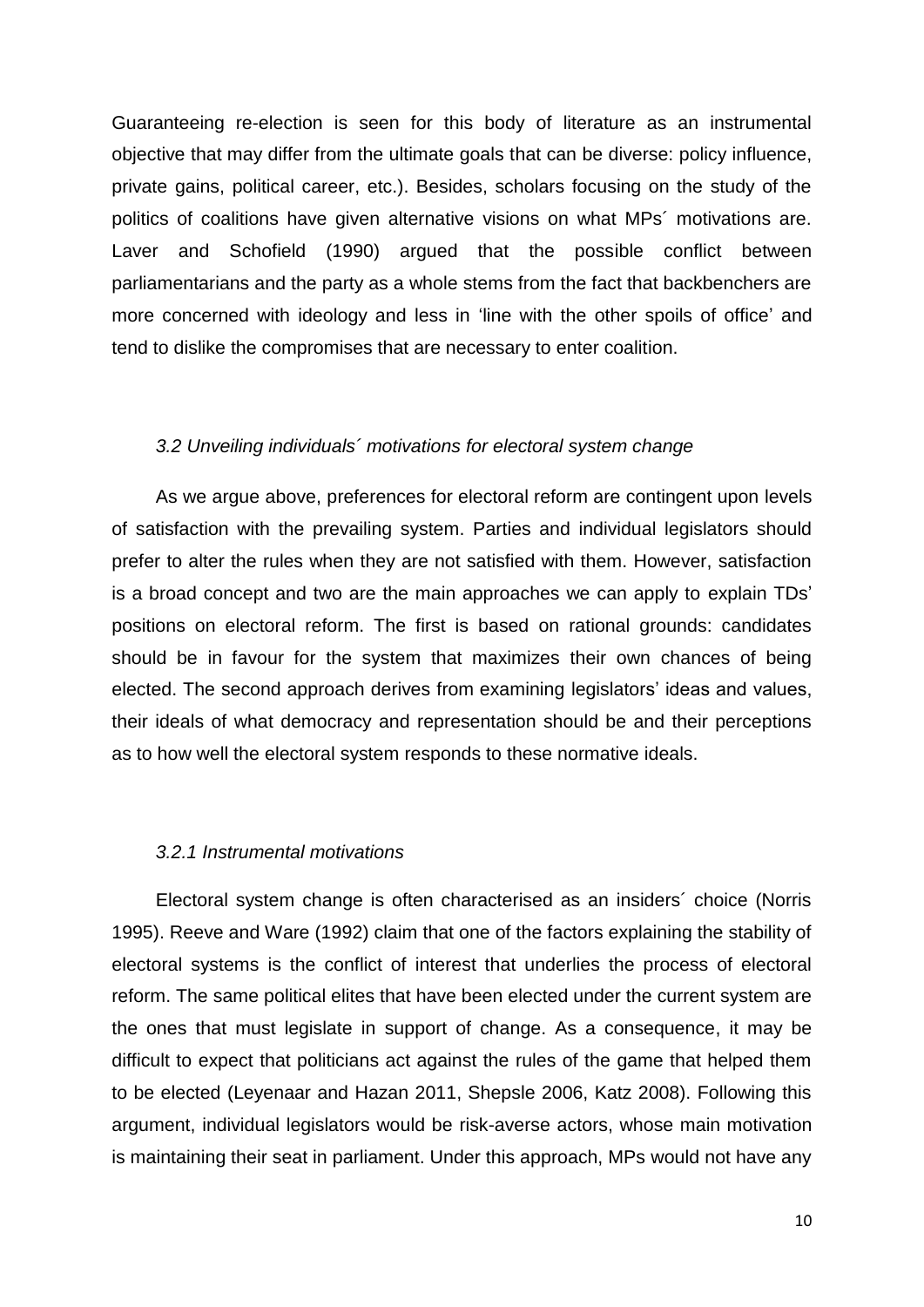incentive to change a system that has helped them to be in power and, as a consequence, institutional stability would prevail.

However, the picture is not so straightforward. Not all the TDs are elected with the same levels of electoral support and hence not all of them can feel that their reelection is equally secure. Those who have been elected with more popular support (and thus have a higher margin of political 'safety' in future elections) have more vested interests in maintaining the current system. As a result, we hypothesize that,

H1: The larger a TD's percentage of the quota in first preferences, the more likely they will be in favour of maintaining the prevailing system.

As discussed above, it has been posited that STV fosters intraparty competition. In Ireland, the larger parties typically nominate multiple candidates in each district. In this kind of situation, candidates face a 'product differentiation problem' (Cox and Thies 1998; 271) because the party label is not enough to prompt voters to decide who to vote for. Though there are a number of strategies that parties can implement to limit unwanted intraparty competition - such as the encouragement of 'friends and neighbours' voting behaviour dividing the districts between the candidates<sup>11</sup> (Bowler and Grofman 2000:26) - the empirical analysis of Irish electoral turnover has indicated that an important proportion of TDs that lost their seat lost it to a fellow party member (Gallagher 2000:97). Furthermore, it is this aspect of extreme intra-party rivalry that is most often discussed in debates about reforming PR-STV, thus we could anticipate that TDs are aware that such competition would not be engendered under several potential alternative systems. Consequently, we expect that:

 $\overline{a}$ 

<sup>&</sup>lt;sup>11</sup> Irish parties make use of the STP ('Spread the preferences') system, which refers to the bailiwick politics found in this system. Since the main parties tend to overnominate- on average two or three candidates per constituency(Gallagher 2005:523, Laver 1998)- districts are divided up among the party´s candidates and each of them focuses in a part of the district boosting what has been called 'friends and neighbours' voting behaviour (Bowler and Grofman 2000:26)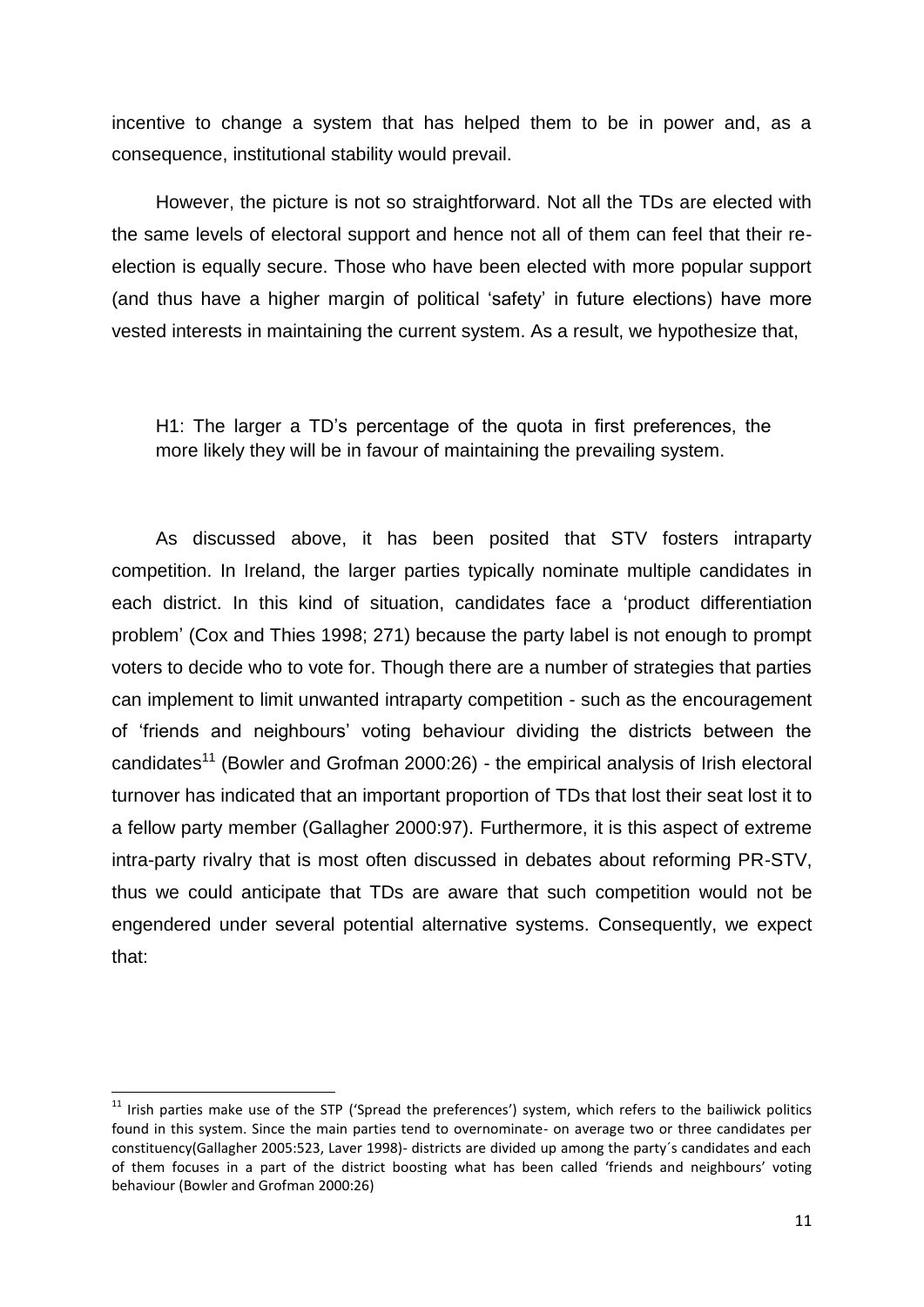H2: TDs will be more in favour a change in the electoral rules as the number of co partisans that they faced in the in the same district in the previous election increases.

Finally, we note that constituency size is not constant in Irish PR-STV – the constitutionally-mandated minimum size for a constituency is 3, and while historically constituencies of as many as 9 seats have existed, in modern Irish politics constituency size ranges from 3 to 5. For the group of TDs surveyed in this research, the electoral system designated a total of 43 constituencies with 18 three-seaters, 13 four-seaters and 12 had five-seaters. We thus include a variable controlling for constituency size as a control in our analysis.

#### *3.2.2 Ideals and values: Satisfaction with democracy*

There is a group of scholars who have claimed that reformers are not always guided by power interests and have looked into the question from other standpoints, namely concerns to do with the quality of democracy. In Katz´s words (2005:74), 'democratic values matter'. Birch et al. (2002) posited that in Central and Eastern Europe 'justice maximizing' considerations were also present in the reform processes. Scarrow (2001:58) argued that during the process of adoption of MMP in Germany, the Social Democratic Party (SPD) considered the issue as a matter of principle not just of tactics. Bowler et al. (2006) claimed that the puzzle between principle and self-interest has the character of 'received wisdom' that has rarely been put to the direct test. In this sense, using survey data from four countries (Australia, Germany, the Netherlands, and New Zealand), they found that candidates´ positions towards proposals of change were dependent on whether they were winners or losers in the last elections, and that, what is more important, self-interest motivations were attenuated by ideology and attitudes about democracy. Ka-Lok, analysing the Polish electoral system choice, posited that '(t)he making of the 1993 electoral law thus revealed a rich mixture of the law-makers' normative concerns for the quality of democracy and their concerns for their partisan interests' (2001;86). These findings refute Kellner (1995:23) when he says that '(i)n politics, when principle collides with self-interest, principle tends to retreat with a bloody nose'.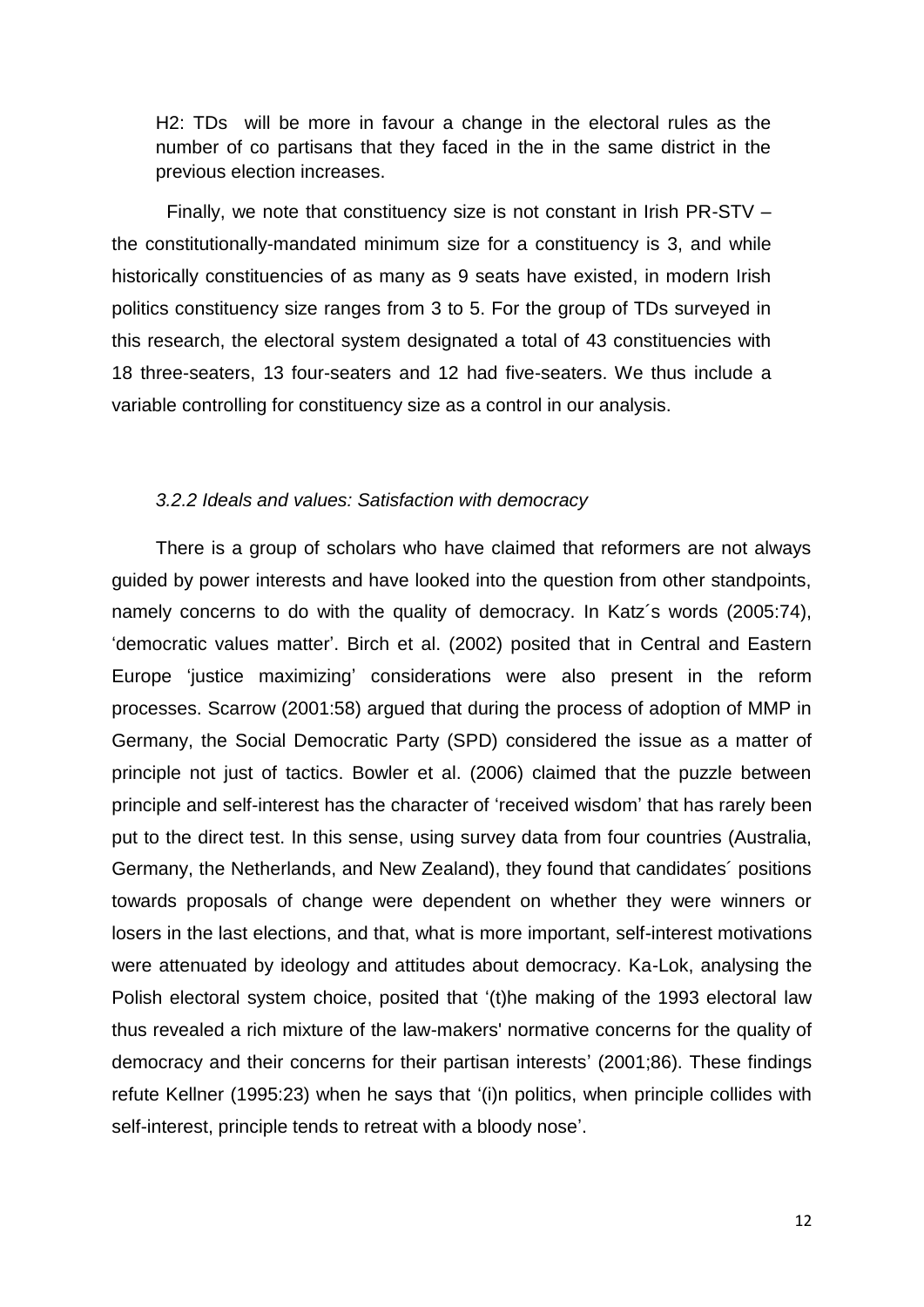Furthermore it has been posited that electoral reform processes are sometimes triggered by institutional crisis. Corruption scandals<sup>12</sup>, loss of confidence in institutions (Martin 1997, Farrell 2001) or economic crisis<sup>13</sup> may trigger institutional reforms such as electoral system changes. In short, electoral reform may sometimes be the response to a generalized malaise concerning the quality of democracy and its institutions. Hence, we may expect that MPs positions on the issue may also be mediated by their concerns on the quality of democracy. Furthermore, even if TDs themselves are satisfied with the operation of the democratic system, they may support a change to the electoral rules to restore public faith in the functioning of the system if they believe that there is an ongoing crisis of trust in the system. Finally, we anticipate that TDs' perceptions of the extent to which the electoral system itself either facilitates or impedes the practical functioning of democracy should bear strongly on their propensity to consider alternative systems. As noted above, a key critique of PR-STV in ongoing debates in Irish politics is that intense constituency-level competition forces TDs to engage in excessive constituency work, to the detriment of their national-level responsibilities. To the extent that TDs associate PR-STV with poor performance at the national level, we anticipate that they will be more likely to support proposals for electoral system change. We therefore expect that:

H3: The likelihood of a TD supporting a change of electoral system increases when their satisfaction with the current functioning of democracy is low.

H4: The likelihood of a TD supporting a change in the electoral rules increases when they perceive that citizens' level of trust in the system is low.

H5: TDs who think that the STV does not allow for legislators to be effective in their work and hold members of the government to account are more likely to in favour of a change of system.

 $\overline{a}$ 

 $12$  Corruption has been said to have had an impact in the Japanese (Reed and Thies) and Italian cases (Donovan 2005).

 $13$  In New Zealand, it was the lack of confidence in the main parties' and the institutions' capacity to redress the economic crisis that has been pointed out as the main reason behind the reform that took place in the 1990s (Vowles 1995)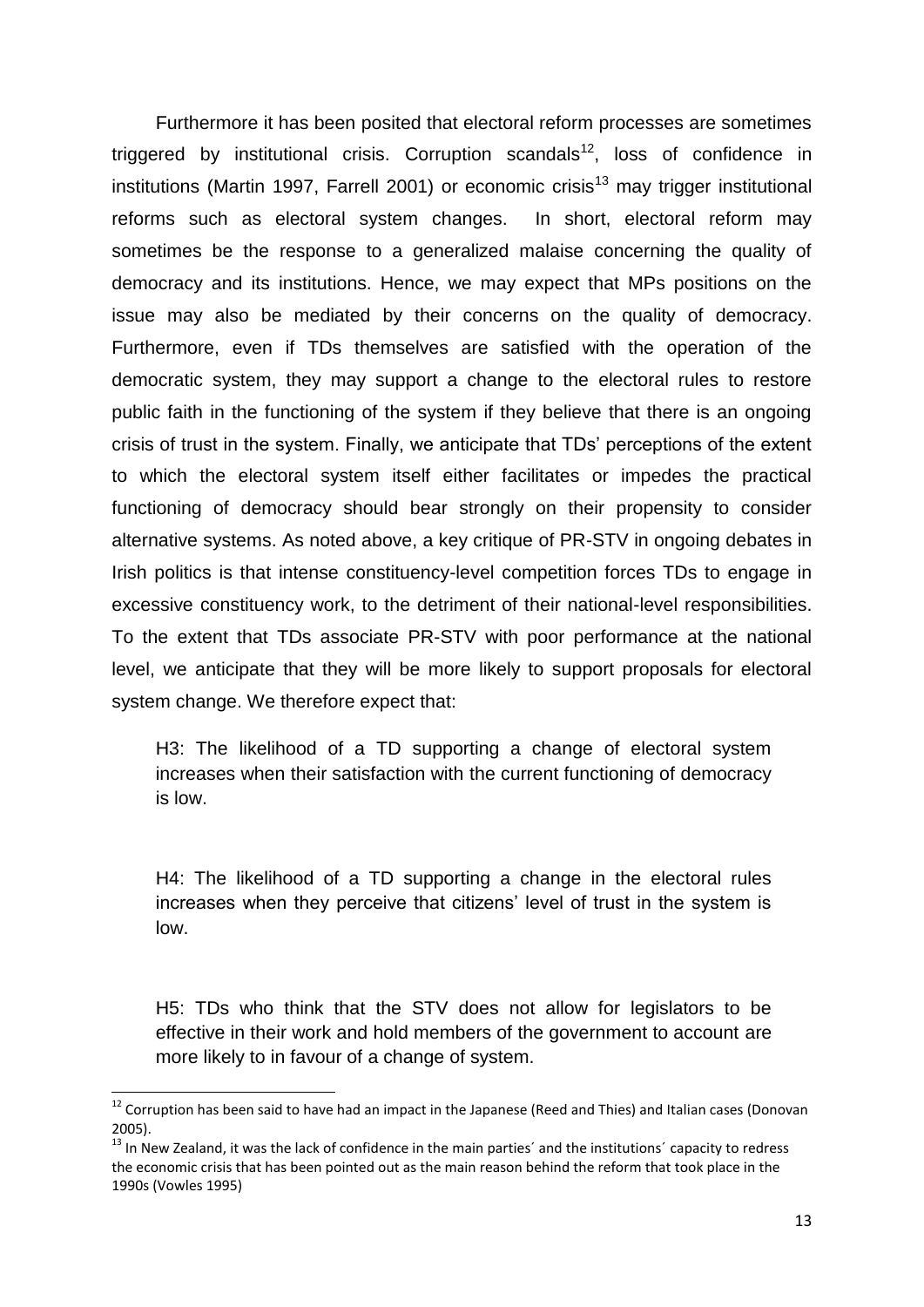#### *3.3.3 Candidates' attitudes towards constituency work.*

PR-STV's small district magnitudes in Ireland and the fact that votes are cast on a candidate basis may encourage district-based representation typical of the principal-agent theory of representation. According to this view, representatives are 'personally elected for representing a particular constituency, which is usually defined geographically' (Felsenthal and Machover 2012; 5). This leads us to analyse the question from the two sides of the Mandate independence debate initiated by Edmund Burke in 1774. The most famous normative types of representation are the two sides of this controversy: 'should deputies act according to the will of their constituencies or according to their own mature judgement?' (Thomassen 1994;238). However, Burke´s controversy needs to be delimitated since it is a mixture of two different phenomena: the focus and the style of the representation. The style of representation refers to 'the question of whether representatives should act as agents who take instructions from their constituents, or act according to their own 'mature judgement'' (Thomassen 1994:239). On the other hand, the focus of representation refers to 'the interest representatives must defend: local interests of their constituencies, or those of one nation' (Thomassen 1994:239). STV´s focus of representation tends to fall in the first of the categories. It has been claimed that one of the most damaging consequences of the electoral systems is the one derived from the candidates´ need to secure their re-election. Their electoral survival depends on the amount of constituency work and this has been said to weaken parliamentary activity.

Gallagher and Komito (2010) argued that the constituency focus in Irish politics was not a distinctive characteristic of this country´s system and that in a series of different systems parliamentarians also allocated much of their time in constituency work. Nevertheless, not all the electoral systems encourage constituency work in the same extent. Mayhew (1974) claimed that electoral systems were important in determining legislators´ behaviours- the constituency focus- since they would choose to act in the benefit of those who have more influence in their re-election. In the case of STV systems, constituency focus appears to be extremely important to voters. In Ireland, when surveyed about the factors that are more important when deciding their vote, voters usually prefer to vote for someone to represent the area (between 40 and 50% of the respondents (Marsh 2011:145). Besides, Gorecki and Marsh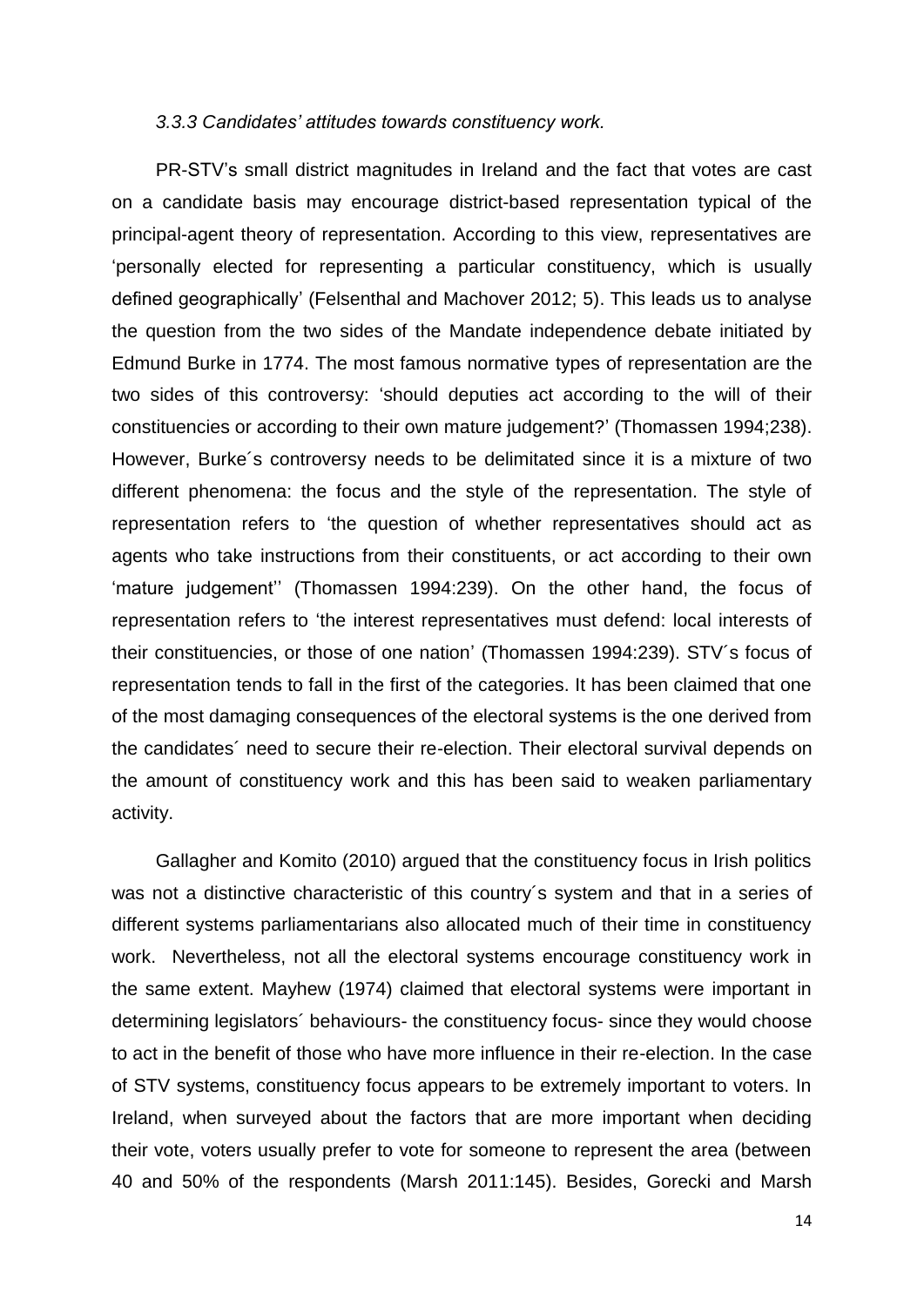(2009) have proved though survey analysis that geographical proximity to the candidate was an important factor in determining first preference votes.

A first type of constituency work seeks to secure benefits that are related to the collective social and economic interests of the constituency (Searing 1985). This kind of constituency service generally includes gathering resources to promote road works, hospitals or schools in the constituency (Pork barrel). A second type of constituency work, typically called 'casework' or 'errand running' (Searing 1985:355; Parker and Davidson 1979) refers to the help legislators provide to citizens when dealing with public authorities, such as applying for subsidies, speeding up procedures, etc. (Fenno 1978, Searing 1985, Müller 2006, Mezey 2008). We anticipate that the more TDs engage in such either 'constituency lobbying' or 'casework', the less likely they should be to advocate an alternative electoral system, as PR-STV provides the greatest rewards for this investment of time, of, formally:

H6: The more importance that TDs attribute to lobbying on behalf of the general interest of their constituency, the less likely they will be in favour of a change of system.

H7: The more time that TDs attribute to carrying out constituency casework, the less likely they will be in favour of a change of system.

#### **4. Data and analysis**

**.** 

For the analysis of the above-mentioned hypotheses we employ a survey of members of the Houses of the Oireachtas which was undertaken by the Joint Committee on the Constitution Data were gathered in the winter of  $2010$ .<sup>14</sup> This survey included questions on TDs' day-to-day workload and their opinions of the representative role that a TD should perform. Evaluations of the current electoral system's performance and their preferences for electoral system reform were also compiled.

 $14$  The response rate for the Irish Lower House was 45,5%. Besides, it is also important to note that respondents were self-selected and not randomly selected.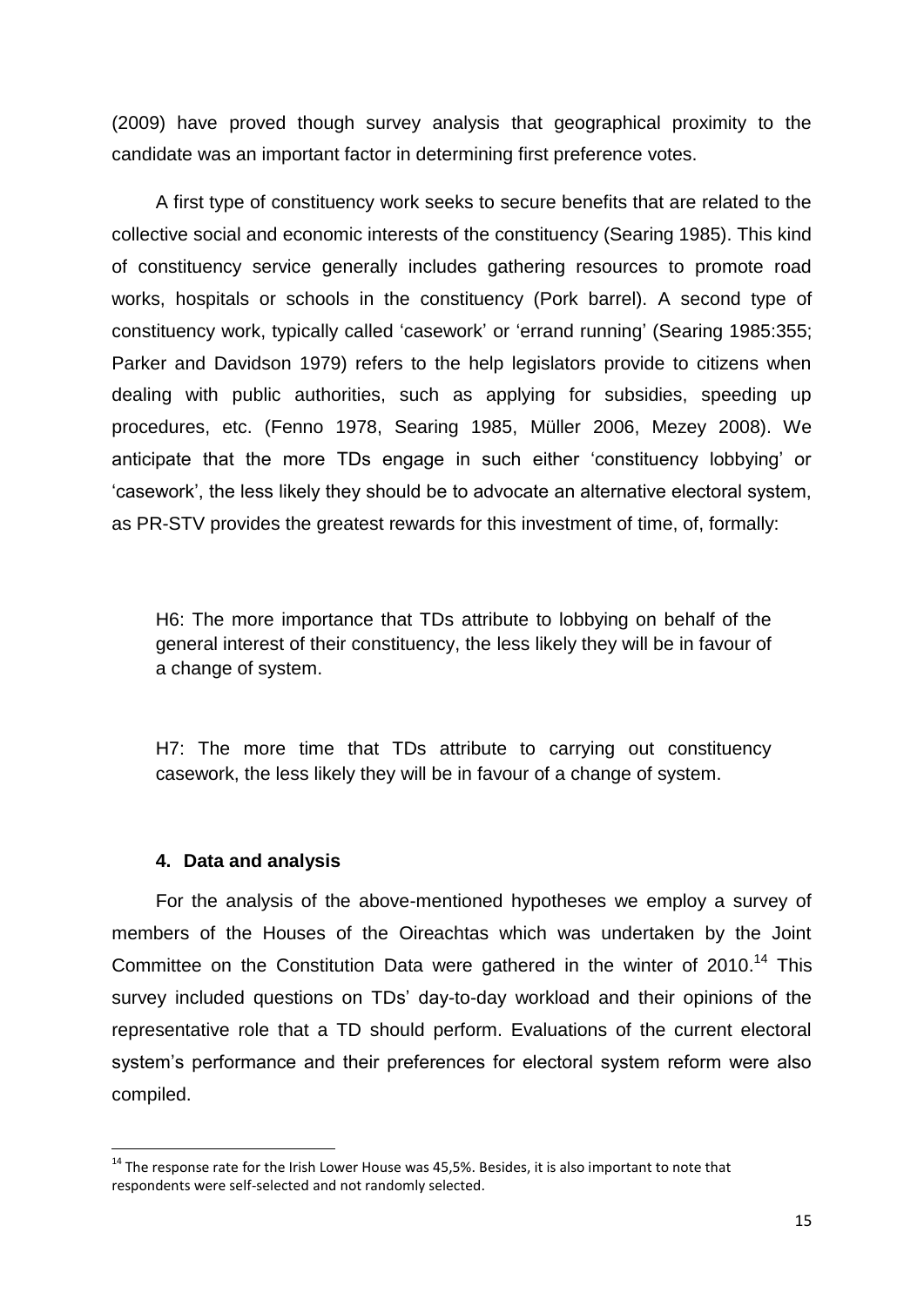The underlying assumption of this paper concerning the non-unitary nature of parties with regard to electoral reform is clearly confirmed. Furthermore, an identical survey carried out in the winter of 2010 by Mr. Hermann Schiavone in the Maltese parliament, under the supervision of Professor David Farrell, reflects a similar picture when looking at intraparty coherence of positions regarding the need of an electoral reform. Tables 1 and 2 demonstrate that, according to these data, legislators´ positions on the necessity of an electoral reform do not depend on the political party they belong to.

TABLE 1 ABOUT HERE

#### TABLE 2 ABOUT HERE

Legislators´ reported levels of satisfaction with the electoral system also defy the unitary party assumption dissatisfaction with the electoral systems is a logical basis for the preference of a change in the electoral rules and it is therefore not surprising that the two variables (support for changing the system and satisfaction with the system) are strongly correlated across the Irish and Maltese data (Nagelkerke R square: 0.547; Cramer´s V: 0.690, sig.000). Since parliamentarians´ positions on whether the system should be reformed and their satisfaction with the electoral system show that parties are internally divided on the issue, we need to get to grips with the factors that have an impact on the individuals´ preferences for electoral reform.

For the in-depth analysis of the determinants of legislators´ satisfaction with electoral rules we have focused on the evaluation of the Irish legislators´ responses because information on some of the dimensions was not available for the Maltese cases. In order to test the hypotheses we have formulated, we have employed two different techniques, logistic regressions and a discriminant analysis, to analyse the impact of the different independent variables in the dependent variable. The small size of the dataset implied a risk of obtaining results that lacked robustness and the use of the two different techniques allowed us to limit this potential pitfall. First, we will report the results of the different logistic regression models we have performed to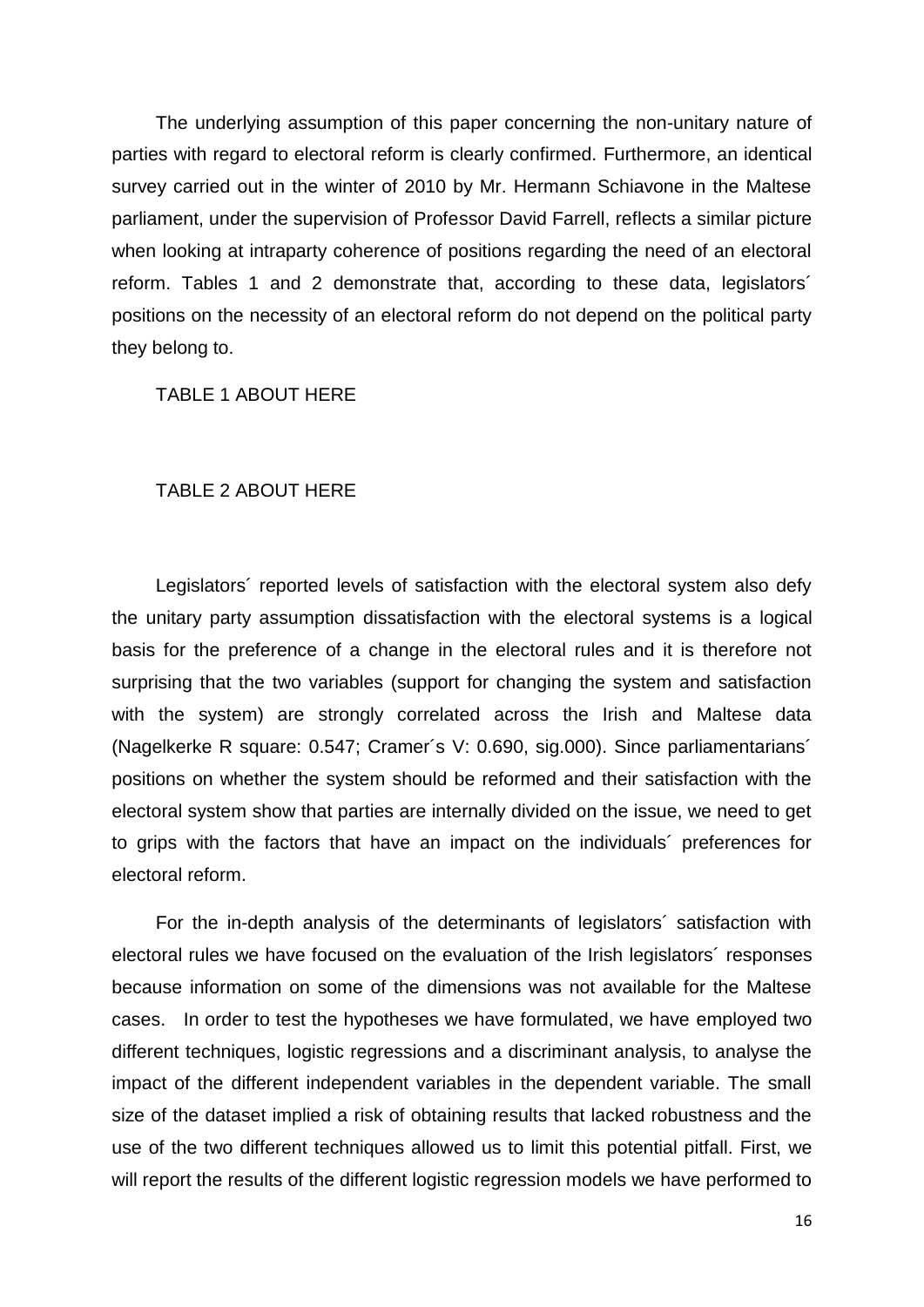test the different set of hypotheses and, second, we will summarize the results of the discriminant analysis that, as we will see, confirm to a large extent the first findings.

Our sample is divided in two groups (our dichotomized dependent variable): one group is comprised of those who are extremely or somewhat satisfied with the electoral system (value=0) and, the other group is composed of those TDs/MPs who are extremely or somewhat dissatisfied with the electoral system (value=1). In our fist analysis, we employ logistic regression which takes TD's score on this item as its dependent variable. We have run a separate model for each set of hypotheses, as well as a model that combines variables from all three sets of hypotheses. . We present the coefficient estimates (with standard errors in parentheses) for each of these models in table 3. In the Appendix, table 6 provides information on the specific measurement of each of the independent variables.

#### TABLE 3 ABOUT HERE

Legislators' instrumental motivations measured through our independent variables account for 30% of the variance which confirms the importance of the usual rational choice arguments when explaining positions for electoral system reform. Increases in constituency size and the fact of running with copartisans in the same district significantly increase the likelihood of being dissatisfied with the system. The variable 'marginality of election' reflects the TDs' percentage of the quota in first preferences and has a slightly significant though weak impact on the dependent variable.

The second model accounts for those explanations related to the concerns on the quality of democracy. Legislators´ satisfaction with the electoral system seems to be strongly related to their perceptions of the degree of citizens´ trust in democracy: the less they believe the system is supported by the citizens, the more likely they are dissatisfied with the electoral rules. However, the strongest and most significant predictor for dissatisfaction with the electoral system is the variable measuring the effect of STV on legislators´ effectiveness and their capacity to hold the members of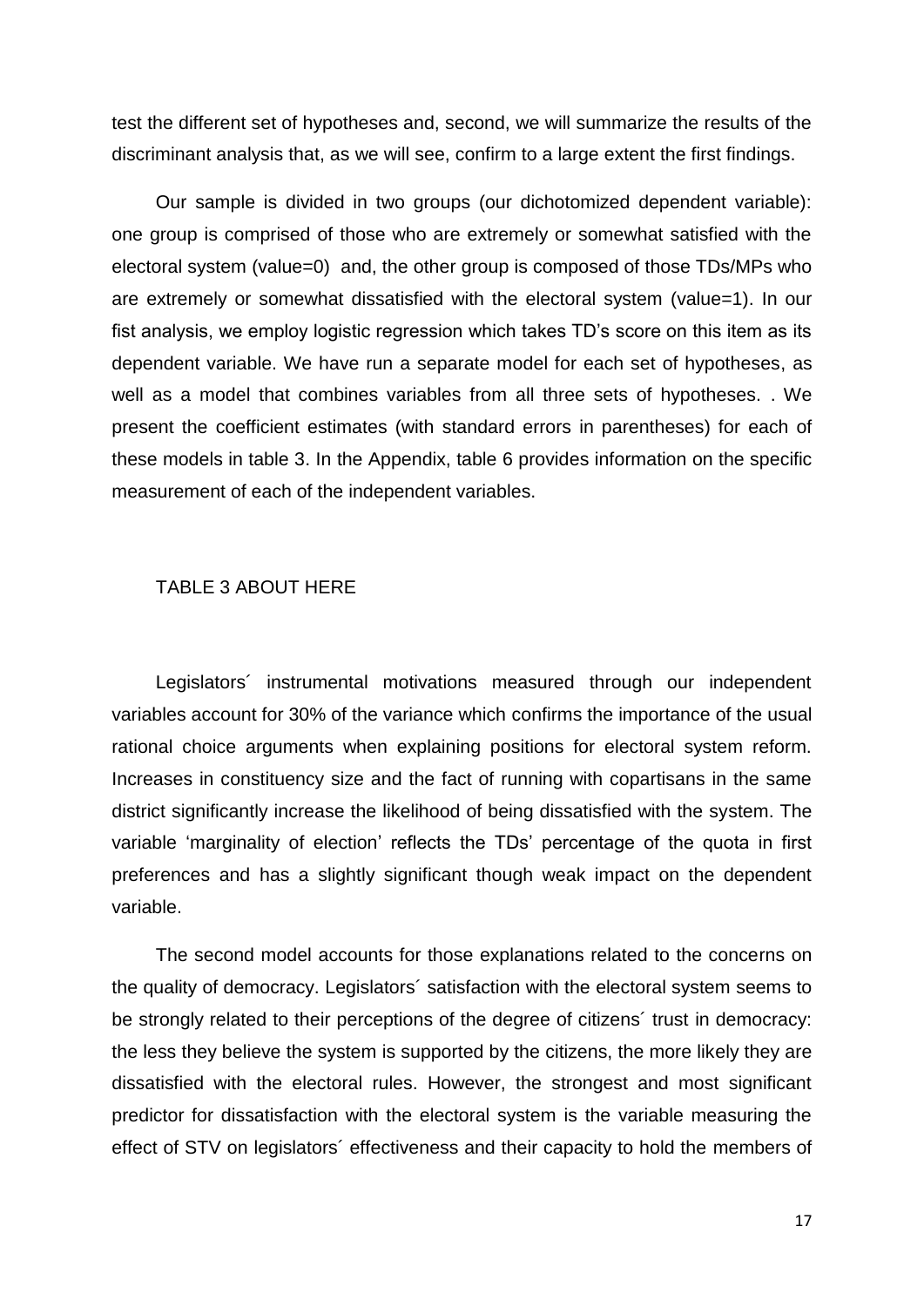the government to account. Overall, this model accounts for twice the variance (60%) compared to the one focusing on instrumental motivations.

The third model analyses the impact of those variables related to the focus of representation. Neither the time legislators spend working on individual constituents´ cases nor the importance they attribute to lobbying on behalf of the general interest of the constituency have an impact on the dependent variable.

The fourth model reflects the joint impact of the all of the of hypotheses. The picture that results from this analysis is that both instrumental motivations and concerns on the quality of democracy have an important and significant impact on the likelihood of being dissatisfied with the electoral rules. The size of constituency is the most important predictor, followed by the consideration of STV as the cause of legislators´ ineffectiveness in their work. Concerns on the lack of citizens´ support for the functioning of democracy have also an important and significant impact, though less than the other two variables.

Due to the limited number of cases the dataset contains, we have opted for a discriminant analysis as a way to increase the robustness of our findings. This technique investigates differences between groups on the basis of the attributes of the cases, by indicating the attributes that contribute most to the separation between groups. It identifies the linear combination of attributes known as canonical discriminant functions (equations) which contribute maximally to group separation. For this analysis, we have kept the same coding of the dependent variable: one group is comprised of those who are extremely or somewhat satisfied with the electoral system and, the other group is composed of those TDs/MPs who are extremely or somewhat dissatisfied with the electoral system. The independent variables included in the model account for the same hypotheses that we have tested through the logistic regression models.

The model resulting from the discriminant analysis is able to account for 46% of the overall variance of the dependent variable and the Wilks' lambda indicates that it is a highly significant function ( $p < .001$ ). In other words, the function is able to differentiate between the two groups of the dependent variable on the basis of the independent factors.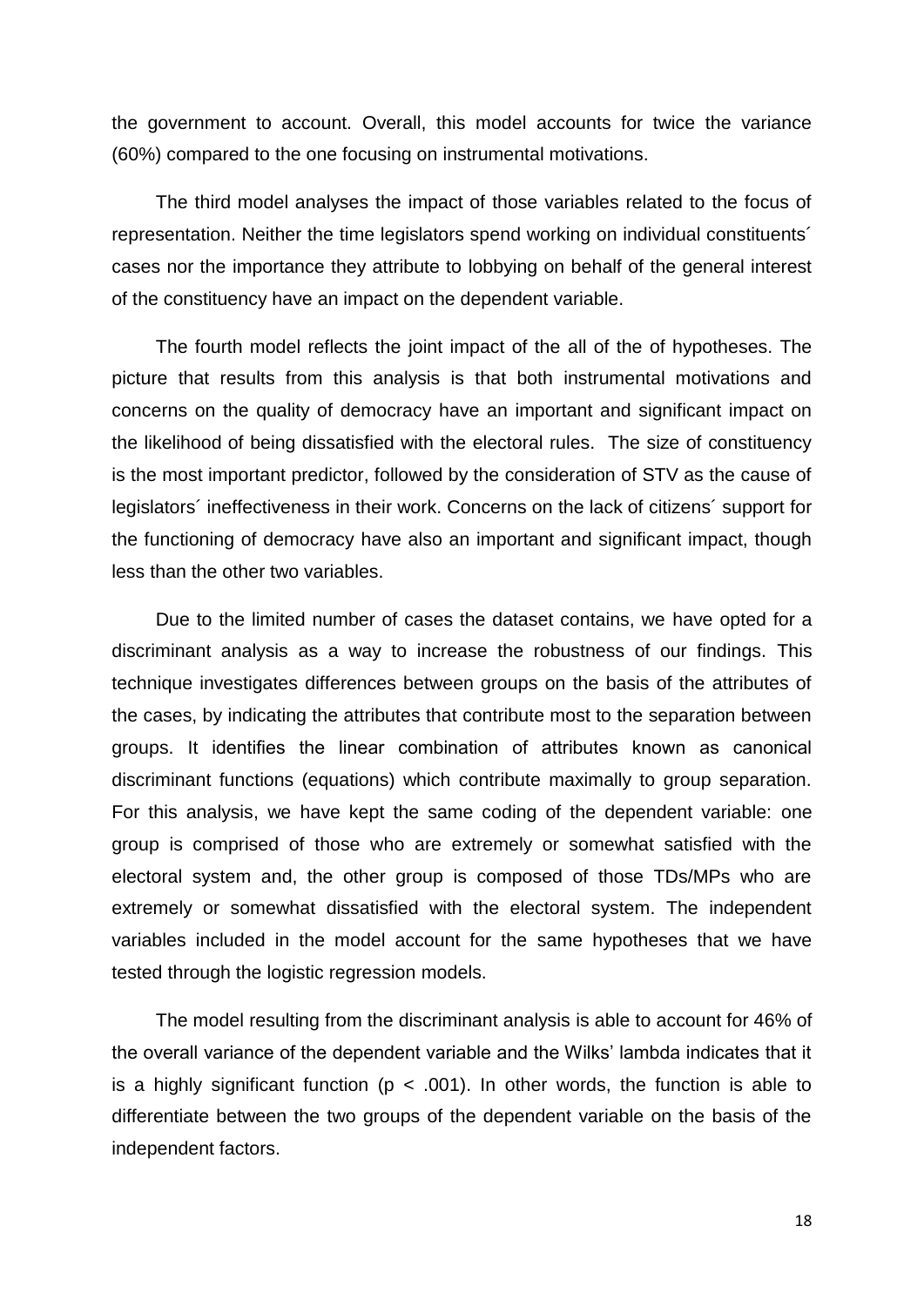#### TABLE 4 ABOUT HERE

In Table 5 below, the second column shows the structure matrix. These values are the correlations of each variable with the discriminate function. They are Pearson coefficients whose role is to serve like factor loadings in factor analysis. The largest loadings correspond to those variables that have more importance in differentiating between the two groups of the dependent variable. In the same fashion as factor loadings, 0.30 is seen as the cut-off between important and less important variables. Consequently, we can determine that the three first variables are the ones that are more influential in distinguishing between those legislators who are satisfied from those who are not satisfied with the electoral system. Interestingly, this table reflects that the factors related to the satisfaction with democracy (ineffectiveness of legislators´ work due to STV and low citizens´ trust in democracy) and instrumental motivations (size of constituency) are the ones that have more impact on determining the satisfaction with the electoral system.

The third column includes the values of the Standardized Canonical Discriminant Function Coefficients. These coefficients can be interpreted in a similar way to standardized regression coefficients in OLS regression. The values provide information on the strength of the effect of each variable whereas the sign indicates the direction of the relationship. We can affirm that the main determinant of TDs' dissatisfaction with the electoral system seems to be the concern about the negative effects of STV on parliamentary work. In addition, dissatisfaction with the electoral system seems to be related to the number of seats in the constituency: holding everything else constant, the higher the number of seats in the constituency the more likely the candidates will be dissatisfied with the electoral rules. Interestingly, perceptions over the lack of citizens´ trust in the system and the number of seats in the district have a similar influence which indicates that instrumental motivations are not the main drivers of dissatisfaction with the status quo electoral system but that concerns on the quality of democracy are at least equally important. In consequence, these results are coherent with those obtained above through the logistic regression models.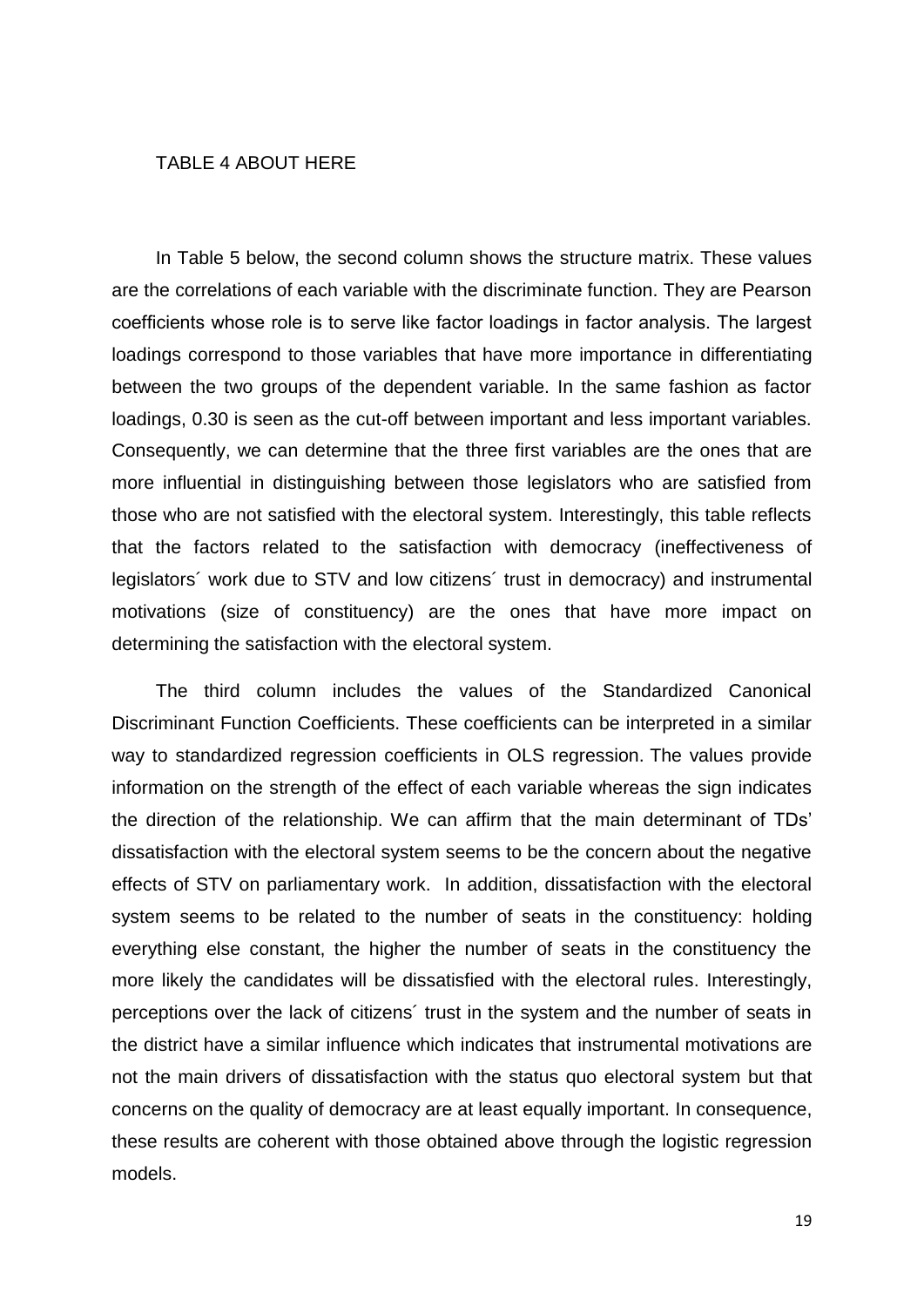#### TABLE 5 ABOUT HERE

Discriminant analysis allows for a confusion matrix analogous to the one is usually done for logistic regression. In our case, the function provides for a correct classification of 83.3% of the cases in the sample, with comparable results for each value of the dependent variable (see table 7 in the Appendix).

#### **5. Conclusion**

Rational choice approaches to the study of electoral system change tend to assume that parties are unitary actors, hence sidestepping the fact that legislators may have divergent incentives and preferences around this issue. In the analysis we present here we find evidence that challenges this view. Forty per cent of the respondents were in favour of a change of the electoral system and our analysis demonstrated that legislators had stances on the issue that were not contingent upon their partisan affiliation. As a consequence, parties appear to be internally divided on the issue of electoral reform, at least for the countries studied here.

Our findings show that instrumental explanations do help to account for legislators´ satisfaction with the electoral system. Intraparty competition increases when the size of the constituency is bigger and this factor appears to be the strongest predictor of dissatisfaction with the electoral rules, therefore, confirming the expectations of part of the existing literature that depicts legislators as being mainly motivated by their own-re-election. However, our results nuance this kind of explanation. In line with several studies that have previously highlighted the role of attitudes about democracy in processes of electoral reform (Birch et al. 2002, Bowler et al. 2006, Ka-Lok 2001), we have found that satisfaction with the electoral system seems to be very influenced by the legislators´ assessments of the functioning of democracy. On the one hand, the deficiencies in the parliamentary work caused by an excessive weight of constituency focus seem to be one of the main factors leading to dissatisfaction with the electoral norms. On the other hand, dissatisfaction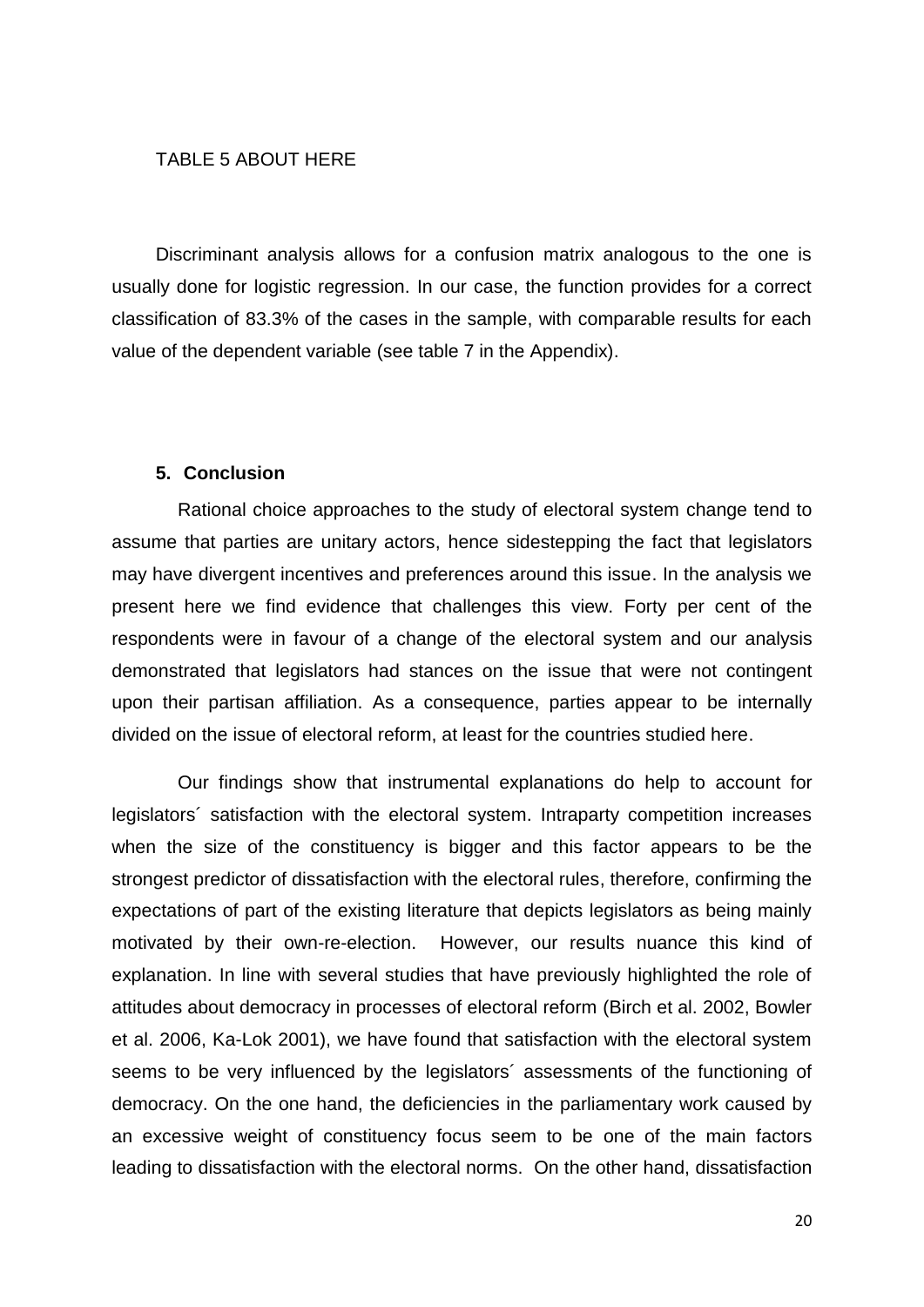with the electoral rules appears to be very much related to the perceptions legislators have of public confidence in democracy. According to these results, changes of electoral rules would therefore be seen as a way to improve public trust in democracy and the political institutions. Interestingly, concerns on the citizens´ lack of confidence in democracy and STV´s failure to allow for an effective work outweigh those factors related to instrumental motivations.

The findings presented here call into question the common view of parties as having unitary positions on electoral reform and the one of legislators as being mainly motivated by the need to assure their re-election. These results make clear that further research is needed to unveil the motivations of individual legislators. In order to advance our understanding of both electoral system stability and change, more individual level research is therefore required. In so doing, more nuanced explanations of legislators´ behaviours and attitudes vis-à-vis electoral reforms will allow research to disentangle the impact of self-interest and values in these processes.

#### **Acknowledgements**

The authors wish to thank Dr. Jean-Benoit Pilet and Professor David Farrell for their help and advice on this project. This research was conducted by researchers participating in the 'Electoral System Change in Europe Since 1945' project, funded by the Belgian Fonds de la Recherche Scientifique (FNRS), the McDougall Trust and the Nuffield Foundation.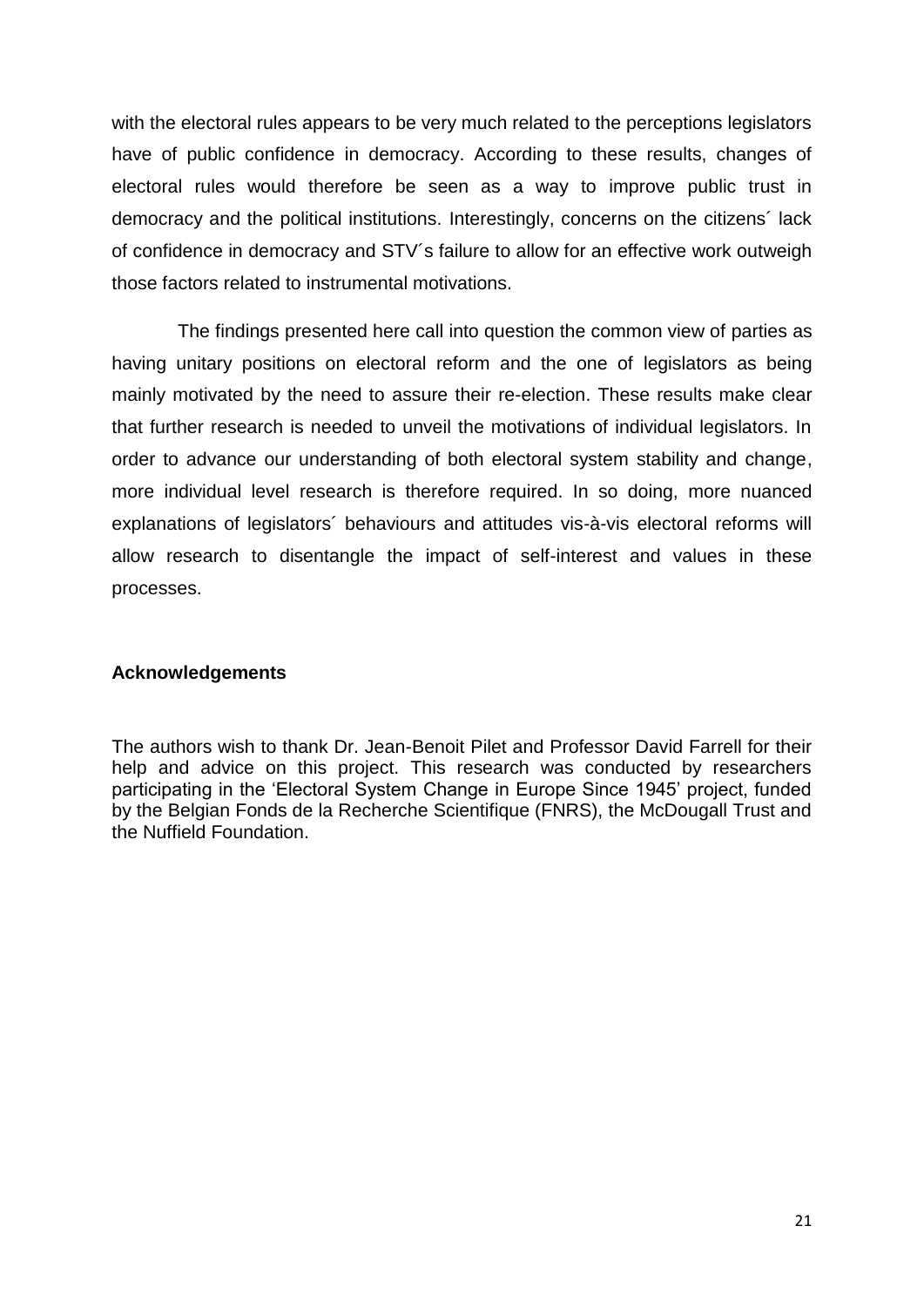|                                       |           | <b>Ireland</b>              |                     |                    |                            |                             |                   |
|---------------------------------------|-----------|-----------------------------|---------------------|--------------------|----------------------------|-----------------------------|-------------------|
|                                       |           | <b>Party</b><br>A<br>(n=29) | Party B<br>$(n=22)$ | Party C<br>$(n=2)$ | <b>Party</b><br>D<br>(n=3) | <b>Party</b><br>Е<br>(n=10) | Total<br>$(n=68)$ |
| Do you<br>believe<br>the<br>electoral | <b>No</b> | 60%                         | 59.1%               | 0%                 | 66.7%                      | 70%                         | 60.3%             |
| system<br>should be<br>changed?       | Yes       | 40%                         | 40.9%               | 100%               | 33.3%                      | 30%                         | 39.7%             |

# **Table 1: TDs´ positions on electoral reform by party in Ireland<sup>15</sup>**

# **Table 2: Legislators´ positions on electoral reform by party in Malta**

|                                 |           | <b>Malta</b>                    |                                      |                 |
|---------------------------------|-----------|---------------------------------|--------------------------------------|-----------------|
|                                 |           | <b>Labour Party</b><br>$(n=21)$ | <b>Nationalist Party</b><br>$(n=22)$ | Total<br>(n=43) |
| Do you believe<br>the electoral | <b>No</b> | 57.1%                           | 59.1%                                | 58.1%           |
| system should be<br>changed?    | Yes       | 42.9%                           | 40.9%                                | 41.9%           |

**<sup>.</sup>** <sup>15</sup> Due to pre-survey agreements with the Irish political parties, we are not allowed to identify the parties.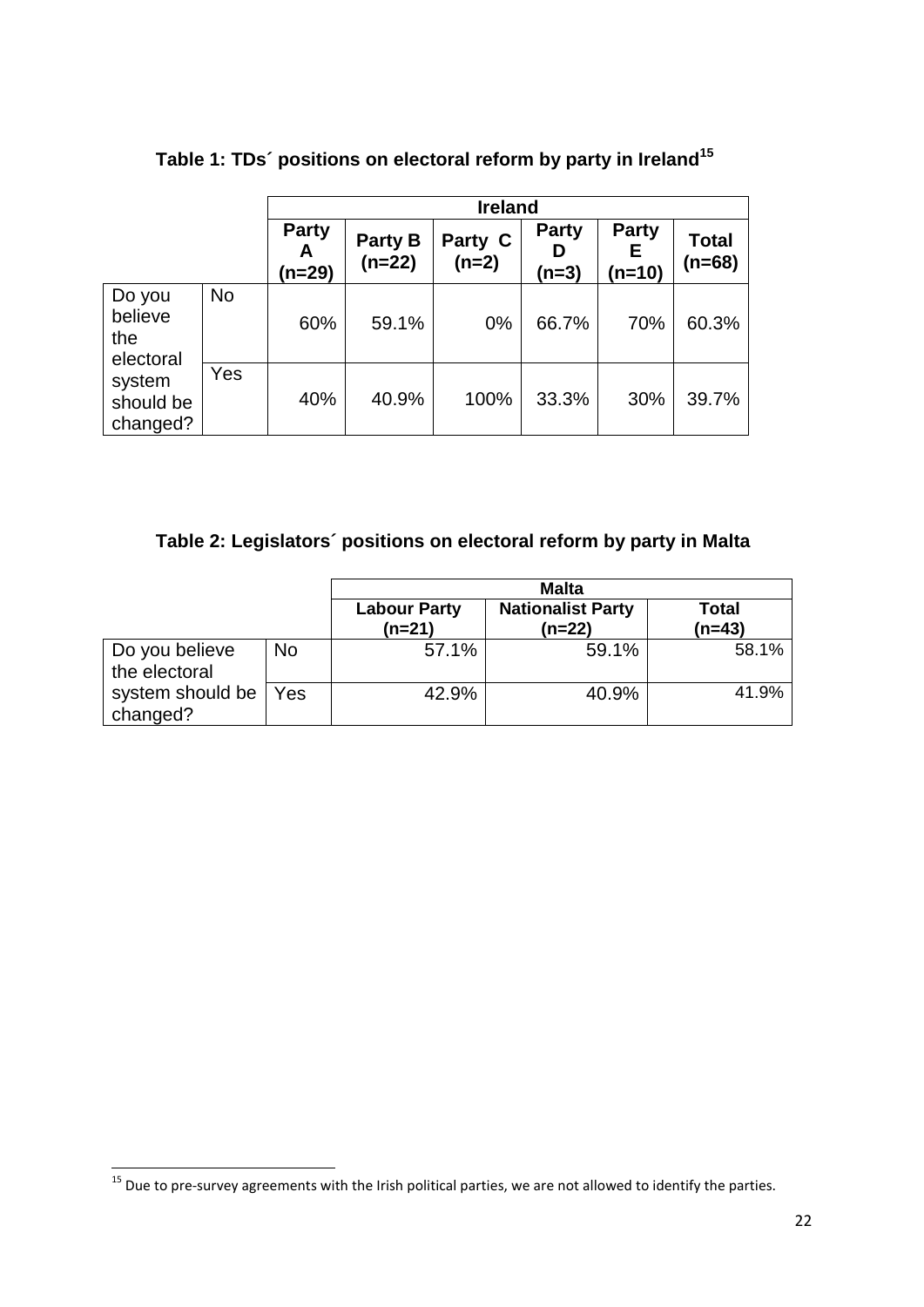|                                                                                                                       | MODEL 1:<br>Instrumental<br>motivations | MODEL 2:<br>Satisfactio<br>n with<br>democrac<br>v | MODEL 3:<br>Focus of<br>representatio<br>n. | <b>MODEL 4</b>         |
|-----------------------------------------------------------------------------------------------------------------------|-----------------------------------------|----------------------------------------------------|---------------------------------------------|------------------------|
| Marginality of election                                                                                               | $.033*$<br>(.019)                       |                                                    |                                             | .051<br>(.035)         |
| Size of constituency                                                                                                  | $1.397**$<br>(.557)                     |                                                    |                                             | 2.380**<br>(1.193)     |
| Did candidate from the same<br>party run in the same district                                                         | $1.755***$<br>(.822)                    |                                                    |                                             | $.324*$<br>(1.257)     |
| c15 STV discourages intra-party<br>competition.                                                                       | .198<br>(.324)                          |                                                    |                                             | .269<br>(.537)         |
| b1 Satisfaction with the way<br>democracy works in Ireland                                                            |                                         | .643<br>(.604)                                     |                                             | .994<br>(.846)         |
| b52 Our democracy is about to<br>lose the trust of the citizens.                                                      |                                         | $-.861**$<br>(.421)                                |                                             | $-1.120*$<br>(.622)    |
| c11 STV allows for legislators to<br>be effective in their work, and<br>hold members of the<br>government to account. |                                         | $1.779***$<br>(.500)                               |                                             | 1.394**<br>(.587)      |
| a1b4 Working on individual<br>constituents' cases                                                                     |                                         |                                                    | $-.022$<br>(.019)                           | $-0.030$<br>(.031)     |
| a21 Lobbying on behalf of the<br>general interest of your<br>constituency                                             |                                         |                                                    | .348<br>(.222)                              | .150<br>(.473)         |
| Constant                                                                                                              | $-11.116**$<br>(3.842)                  | $-6.188**$<br>(2.346)                              | $-0.879$<br>(.810)                          | $-20.274**$<br>(9.787) |
| Nagelkerke R Square                                                                                                   | .303                                    | .601                                               | .081                                        | .691                   |
| -2Log likelihood                                                                                                      | 52.875                                  | 38.391                                             | 69.846                                      | 28.631                 |
| N                                                                                                                     | 58                                      | 63                                                 | 63                                          | 54                     |

# **Table 3: Logistic regression on legislators´ satisfaction with democracy**

 $\frac{1}{2}$  \*p<.10,\*\*p<0.05;\*\*\* p<0.01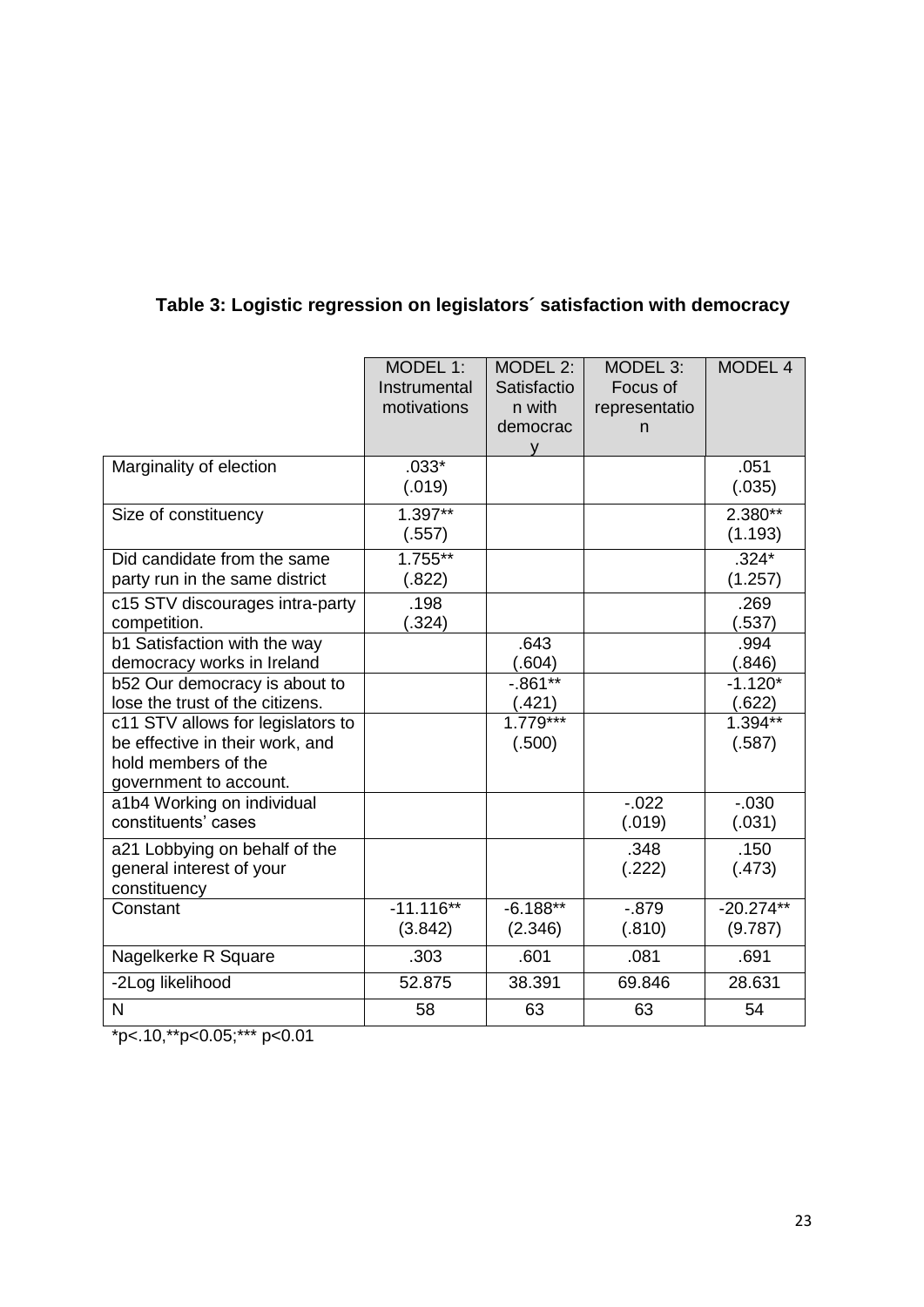## **Table 4: Performance of the discriminant analysis for satisfaction with the electoral system in Malta and Ireland**

| Function    | Eigenvalue    | % of Variance | Cumulative | Canonical   |
|-------------|---------------|---------------|------------|-------------|
|             |               |               | $\%$       | Correlation |
|             | .851          | 100.0         | 100.0      | .678        |
| Test of     | Wilks' Lambda | Chi-square    | dt         | Sig.        |
| Function(s) |               |               |            |             |
|             | 540           | 29.239        |            | .001        |

### **Table 5: Discriminant analysis for satisfaction with the electoral system in Ireland**

|                                                                    | <b>Structure</b><br><b>Matrix</b> | Standardized<br>Canonical<br>Discriminant<br>Function<br>Coefficients |
|--------------------------------------------------------------------|-----------------------------------|-----------------------------------------------------------------------|
| It allows for legislators to be effective in their                 | .709                              | .771                                                                  |
| work, and hold members of the government to<br>account.            |                                   |                                                                       |
| Number of seats in the constituency                                | .472                              | .334                                                                  |
| Our democracy is about to lose the trust of the                    | $-.431$                           | $-0.369$                                                              |
| citizens.                                                          |                                   |                                                                       |
| <b>Marginality of Election</b>                                     | .196                              | .121                                                                  |
| satisfaction with the way democracy works in<br>Ireland            | .140                              | .473                                                                  |
| Lobbying on behalf of the general interest of your<br>constituency | .138                              | .160                                                                  |
| Did a candidate from same<br>run in<br>party                       | $-100$                            | $-186$                                                                |
| constituency?                                                      |                                   |                                                                       |
| It discourages intra-party competition.                            | $-109$                            | .133                                                                  |
| Working on individual constituents' cases                          | $-167$                            | $-124$                                                                |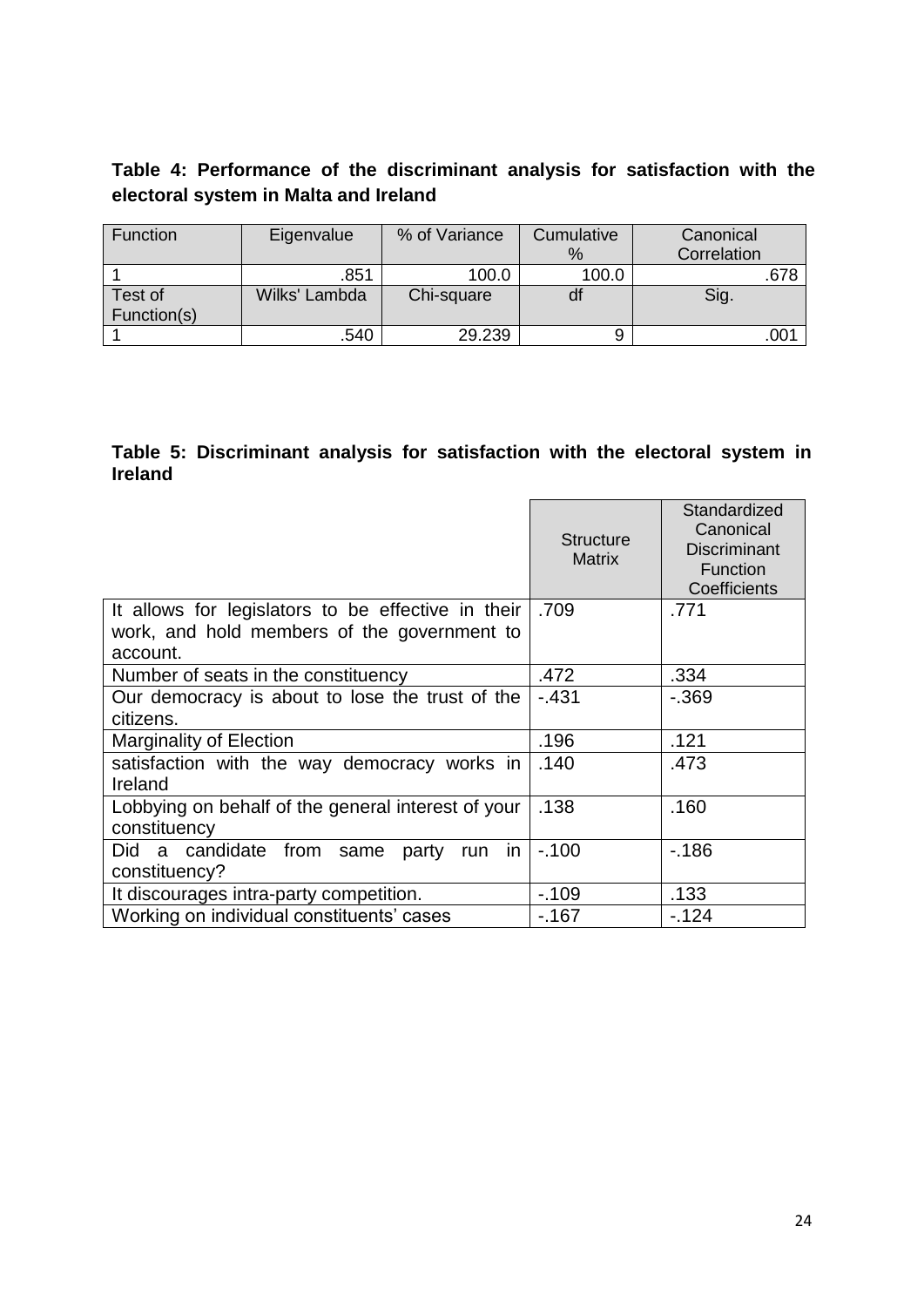## **References**

- Barber K.L., 1995. 'Proportional Representation and Election Reform in Ohio', Columbus: Ohio State University Press.
- Bax, Mart, 1976. Harpstrings and Confessions: Machine-Style Politics in the Irish Republic, Amsterdam: Van Gorcum and Co.
- Benoit, K., 2004. 'Models of Electoral System Change', Electoral Studies, 23:3, 363– 89.
- Birch, S., Millard F., Popescu M., and Williams K., 2002. Embodying Democracy: Electoral System Design in Post-Communist Europe. Basingstoke: Palgrave Macmillan.
- Blais, A., Shugart, M. S., 2008. Conclusions, in Blais, A. (Ed.) To Keep or to Change First Past the Post? The Politics of Electoral Reform. Oxford: Oxford University Press, pp. 184-207.
- Bowler, S., Grofman, B. N., 2000. Elections in Australia, Ireland, and Malta under the Single Transferable Vote: Reflections on an Embedded Institution. Ann Arbor: University of Michigan Press.
- Bowler, S., Donovan, T., Karp, J. A., 2006. Why politicians like electoral institutions: self-interest, values or ideology? Journal of Politics, 68, 433–446.
- Buhagiar, A., Lauri, J., 2009. 'STV in Malta: A Crisis?', Voting Matters, 26, pp.1–12.
- Cain, B.E., J.A. Ferejohn & M.P. Fiorina (1987). The Personal Vote. Constituency Service and Electoral Independence. Cambridge: Harvard University Press.
- Carey, J.M., Shugart, M.S., 1995. 'Incentives to Cultivate a Personal Vote: a Rank Ordering of Electoral Formulas'. Electoral Studies 14(4), 417-439.
- Chubb, B., 1963. Going about persecuting civil servants: the role of the Irish Parliamentary Representative. Political Studies 10(3), 272-286.
- Cox, G.W., Thies, M.F., 1998. 'The Cost of Intra-Party Competition. The Single Non-Transferable Vote and Money Politics in Japan'. Comparative Political Studies 31(3), 267- 291.
- Dunleavy, P., Margetts, H., 2004. The United Kingdom : Reforming the Westminster Model, in Colomer, J.M (ed.) Handbook of Electoral System Choice, London, Palgrave MacMillan.
- Engstrom, R., 1990. 'Cincinnati's 1988 Proportional Representation Initiative'. Electoral Studies 9 (3), 217-25.
- Farrell, D.M., 2001. Electoral Systems, a Comparative Introduction, New York, Palgrave.
- Felsenthal, D.S., Machover,M., 2012. Electoral systems: paradoxes, assumptions, and procedures. Heidelberg ; New York : Springer.
- Fenno, R.F., 1978. Home Style. House Members in their Districts. Boston: Little Brown and co.
- Gallagher, M., Mitchell, P., 2005. The politics of electoral systems. Oxford: Oxford University Press.
- Gallagher, M., 2000. 'The (Relatively) Victorious Incumbent under PR\_STV: Legislative Turnover in Ireland and Malta' in S.Bowler and B. Grofman, Elections in Australia, Ireland and Malta under the Single Transferable Vote. Ann Arbor: University of Michigan Press, 81-113.
- Gallagher, M., 2005. Ireland: The discreet charm of PR-STV, (pp. 511{532). In Gallagher, M., Mitchell, P., (Eds.). The politics of electoral systems. Oxford: Oxford University Press.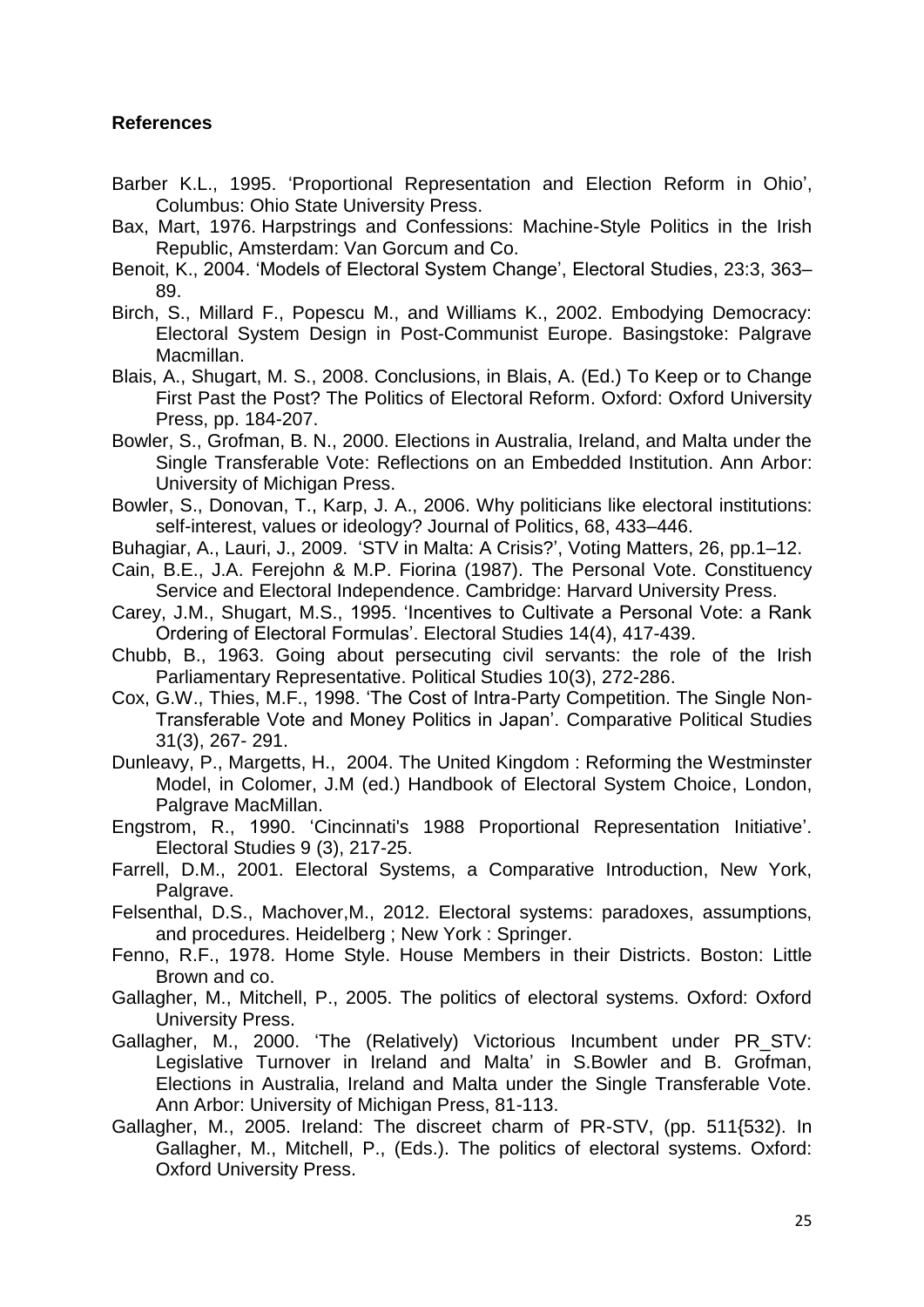- Gallagher, M., Komito, L., 2010. 'The Constituency Role of Dáil Deputies', in Coakley, J., Gallagher, M. (Eds.), Politics in the Republic of Ireland (Fifth Edition). New York: Routledge, pp. 230- 262.
- Gaxie, D., 1990. Les partis politiques et les modes de scrutiny en France (1985- 1986): croyances et intérêts. In Noiret, S (Ed.) Stratégies politiques et réformes électorales : aux origines des modes de scrutin aux XIXe et XX siècles.
- [Gorecki, M.](http://povb-ecpr.org/biblio/author/10?sort=author&order=asc), [Marsh,](http://povb-ecpr.org/biblio/author/11?sort=author&order=asc) M., 2009. ['Not just friends and neighbours: the effects of](http://povb-ecpr.org/node/57)  [canvassing on vote choice in Ireland.](http://povb-ecpr.org/node/57)' In 5th ECPR General Conference. Democratic Innovations and Innovative Democracy in Europe. Potsdam.
- Hirczy de Miño, W., Lane, J.C., 2000. 'Malta: STV in a Two-Party System', in Bowler, S., Grofman,B., (Eds.), Elections in Australia, Ireland, and Malta under the Single Transferable Vote. Ann Arbor: University of Michigan Press, 178– 204.
- Ka-Loc Chan, K., 2001. Idealism versus Realism in Institutional Choice: Explaining Electoral Reforms in Poland. West European Politics, Volume 24, Number 3, July, 65-88.
- Katz, R. S., 2008. 'Why are there so Many (or so Few) Electoral Reforms?' in Michael Gallagher and Paul Mitchells (Eds.), The Politics of Electoral Systems, Oxford, Oxford University Press.
- Kellner, P., 1995. 'Electoral Reform: Principle or Self-Interest'. Representation 33 (2),23-27.
- Laver, M., 1998. A New Electoral System for Ireland?, Dublin, The Policy Institute.
- Laver, M., Schofield, N., 1990. Multiparty Government: The Politics of Coalition in Europe. Oxford: Oxford University Press.
- Leyenaar, M., Hazan, R.Y., 2011. Reconceptualising Electoral Reform, West European Politics, Vol.34, No.3, 437-55, May.
- Luebbert, G.M., 1986. Comparative democracy: Policy making and governing coalitions in Europe and Israel. Columbia University Press (New York) 341 p.
- Marsh, M., 2011. Ordinal Rank. In Colomer, J.M (Ed.) Personal Representation, the Ngelected Dimension of Electoral Systems. Colchester: ECPR Press
- Mayhew, D.R., 1974. Congress: The Electoral Connection. New Haven: Yale University Press.
- McElwain, K.M., 2008. 'Manipulating Electoral Rules to Manufacture Single-Party Dominance'. American Journal of Political Science. 52(1), 32-47
- Mezey, M.L., 2008. Representative Democracy. Legislators and Their Constituents. Lanham: Rowman & Littlefield.
- Muller, W.C., 2006. 'Party Patronage and Party Colonization of the State'. In: Katz, R. & W. Crotty (Eds.), Handbook of Party Politics. Thousand Oaks: Sage: 189- 195.
- O'Leary, C., 1961. The Irish Republic and its Experiment with Proportional Representation. South Bend, Indiana: University of Notre Dame Press .
- Parker, G.R., Davidson, R.H., 1979. 'Why Do Americans Love their Congressmen so Much More than their Congress?'. Legislative Studies Quarterly 4(1), 53-61.
- Sacks, P., 1976. Donegal Mafia: An Irish Political Machine, New Haven: Yale University Press.
- Scarrow, S.E., 2001. Germany: The mixed-member system as political compromise, In Shugart ,M.S., Wattenberg,M.P., Mixed-Member Electoral Systems: The Best of Both Worlds? Oxford: Oxford University Press, pp. 55-69.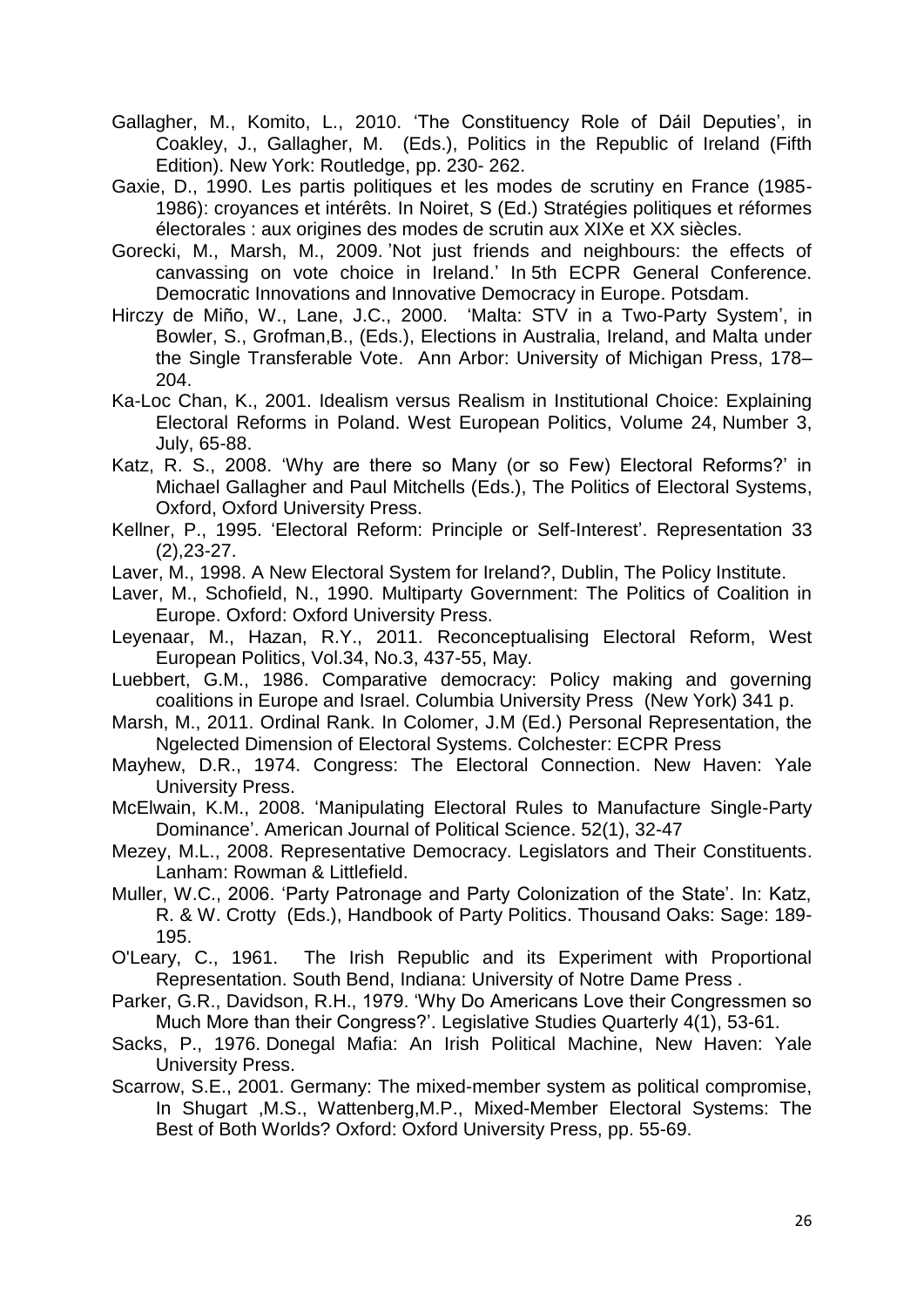Searing, D.D., 1985. 'The Role of the Good Constituency Member and the Practice of Representation in Great Britain', The Journal of Politics Vol. 47, No. 2, Jun., 348-381.

Shepsle, K.A., 2006. 'Rational Choice Institutionalism'. In: Rhodes, R.A.W., Binder, S.A., Rockman, B.A., (Eds.), The Oxford Handbook of Political Institutions. Oxford: Oxford University Press, pp: 23-38.

Shugart, M.S., 2001. 'Electoral Efficiency and the Move to Mixed-Member Systems.' Electoral Studies 20, 2,June, 173-193.

Shugart, M.S., 2005, 'Comparative Electoral Systems Research: The Maturation of a Field and New Challenges Ahead,' in The Politics of Electoral Systems, ed. By Michael Gallagher and Paul Mitchell. Oxford: Oxford University Press, 2005.

- Shugart, M.S., Wattenberg, M. P. (Eds.), 2001. Mixed-Member Electoral Systems: The Best of Both Worlds? Oxford: Oxford University Press.
- Sinnott, R., 1995. Irish Voters Decide: Voting Behaviour in Elections and Referendums Since 1918. Manchester: Manchester University Press
- Sinnott, R., 2005. 'The rules of the electoral game' in Coakley, J., Gallagher, M., (Eds), Politics in the Republic of Ireland, 4th edn. London: Routledge, pp. 105- 135.
- Taagepera, R., Shugart, M.S., 1989. Seats and Votes: The Effects and Determinants of Electoral Systems. New Haven: Yale University Press.
- Thomassen, J.J.A., 1994. Empirical Research into Political Representation: Failing Democracy or Failing Models. In Jennings, M. K., Mann, T. E., Elections at Home and Abroad; Essays in Honor of Warren Miller, edited by. Ann Arbor: University of Michigan Press.
- Zanella, R., 1990. 'The Maltese Electoral System and Its Distorting Effects', Electoral Studies, 9:3, 205–15.

## **Appendix**

#### **Table 6: Measurement information for each of the independent variables**

|                                                                                   | Value labels                                                                                                                                                                                                                        |
|-----------------------------------------------------------------------------------|-------------------------------------------------------------------------------------------------------------------------------------------------------------------------------------------------------------------------------------|
| STV ensures that those<br>who are elected<br>represent a microcosm<br>of society. | $1 = PR-STV$ achieves this very well, compared to other<br>systems.<br>$2 = PR-STV$ achieves this to a certain degree, compared to<br>other systems.                                                                                |
|                                                                                   | $3 = PR-STV$ is no different from other systems, in relation<br>to this criterion.<br>$4 = PR-STV$ does not achieve this, compared to other<br>systems.<br>$5 = PR-STV$ does not achieve this at all, compared to other<br>systems. |
| Lobbying on behalf of<br>the general interest of<br>your constituency             | $1 =$ This activity is extremely important to me.<br>$2$ = This activity is quite important to me.<br>$3$ = This activity is important to me.<br>$4 =$ This activity is somewhat important to me.                                   |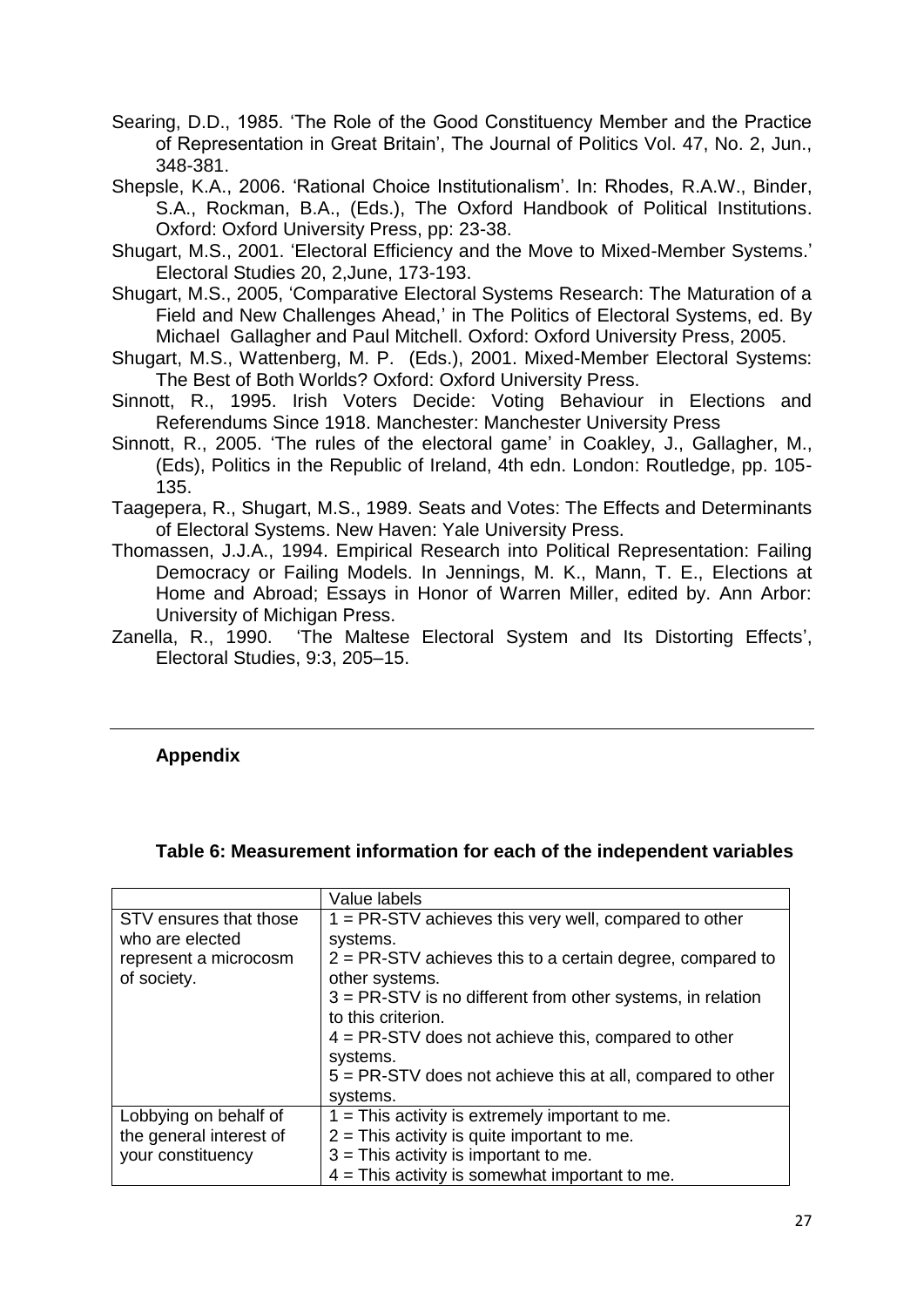|                                                                                                                         | $5 =$ This activity is not important to me at all.                                                                                                                                                                                                                                                                                                                                      |
|-------------------------------------------------------------------------------------------------------------------------|-----------------------------------------------------------------------------------------------------------------------------------------------------------------------------------------------------------------------------------------------------------------------------------------------------------------------------------------------------------------------------------------|
| Working on individual<br>constituents' cases                                                                            | (Continuous) % of constituency time working on individual<br>constituents' cases                                                                                                                                                                                                                                                                                                        |
| STV discourages intra-<br>party competition.                                                                            | 1 = PR-STV achieves this very well, compared to other<br>systems.<br>$2 = PR-STV$ achieves this to a certain degree, compared to<br>other systems.<br>$3 = PR-STV$ is no different from other systems, in relation<br>to this criterion.<br>$4 = PR-STV$ does not achieve this, compared to other<br>systems.<br>5 = PR-STV does not achieve this at all, compared to other<br>systems. |
| Special interests have<br>too much influence on<br>law making.                                                          | $1 = I$ strongly agree.<br>$2 = 1$ agree.<br>$3 = 1$ neither agree nor disagree.<br>$4 = 1$ disagree.<br>$5 = 1$ strongly disagree.                                                                                                                                                                                                                                                     |
| STV allows for<br>legislators to be<br>effective in their work,<br>and hold members of<br>the government to<br>account. | 1 = PR-STV achieves this very well, compared to other<br>systems.<br>$2 = PR-STV$ achieves this to a certain degree, compared to<br>other systems.<br>$3 = PR-STV$ is no different from other systems, in relation<br>to this criterion.<br>$4 = PR-STV$ does not achieve this, compared to other<br>systems.<br>5 = PR-STV does not achieve this at all, compared to other<br>systems. |
| STV allows for a strong<br>link between the voter<br>and the representative.                                            | 1 = PR-STV achieves this very well, compared to other<br>systems.<br>$2 = PR-STV$ achieves this to a certain degree, compared to<br>other systems.<br>3 = PR-STV is no different from other systems, in relation<br>to this criterion.<br>$4 = PR-STV$ does not achieve this, compared to other<br>systems.<br>5 = PR-STV does not achieve this at all, compared to other<br>systems.   |
| Our democracy is about<br>to lose the trust of the<br>citizens.                                                         | $1 = I$ strongly agree.<br>$2 = 1$ agree.<br>$3 = 1$ neither agree nor disagree.<br>$4 = 1$ disagree.<br>$5 = 1$ strongly disagree.                                                                                                                                                                                                                                                     |
| Satisfaction with the way<br>democracy works in<br>Ireland                                                              | $1 = \text{very satisfied}$<br>$2 =$ fairly satisfied<br>$3 = not very satisfied$<br>$4 = not at all satisfied.$                                                                                                                                                                                                                                                                        |